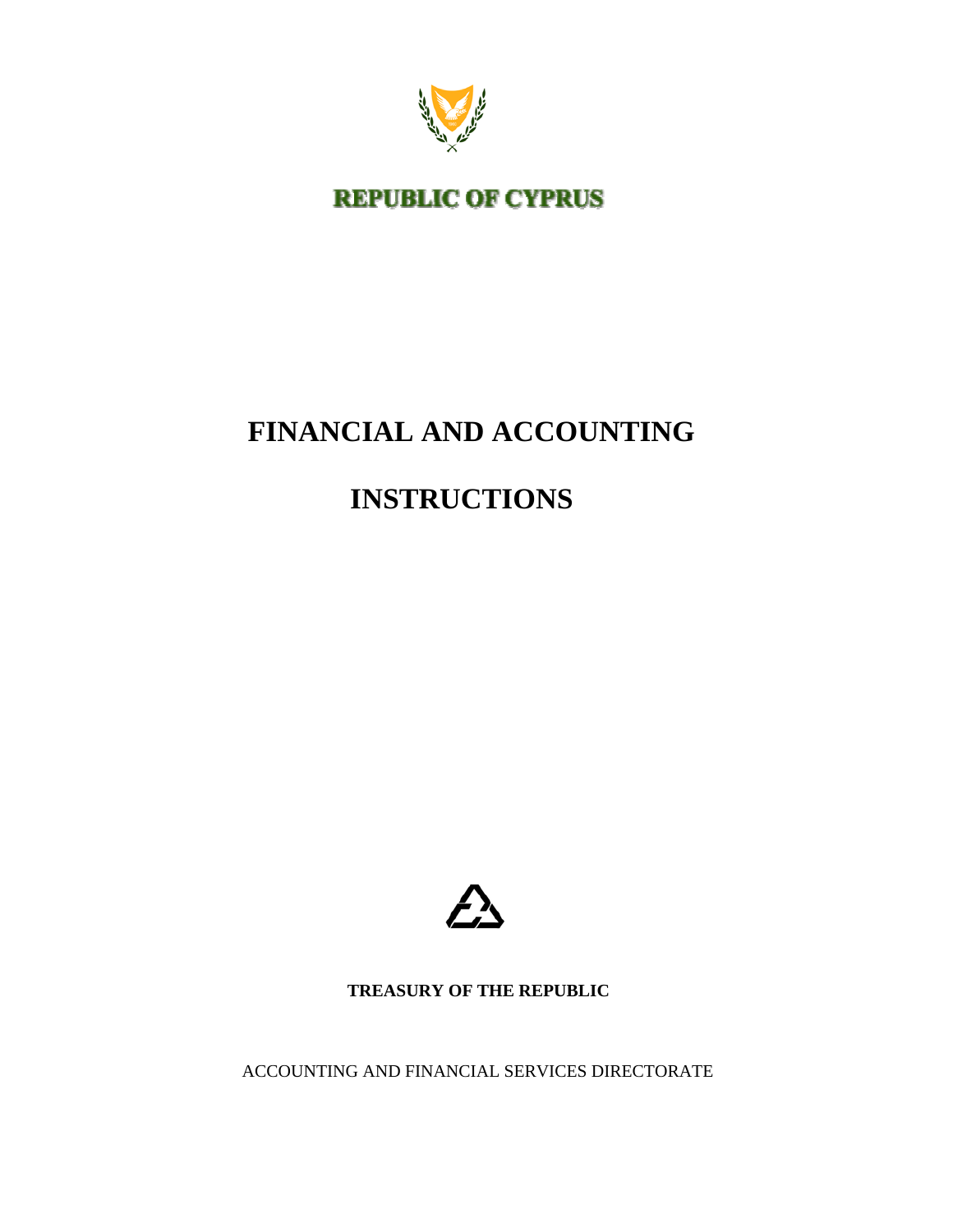## **CONTENTS**

#### **Instruction No.**

| <b>DEFINITIONS</b>                                                                             |                | 1         |
|------------------------------------------------------------------------------------------------|----------------|-----------|
| <b>RESPONSIBILITIES OF ACCOUNTANT GENERAL, HEADS OF DEPARTMENTS</b><br>AND ACCOUNTING OFFICERS |                | $2 - 5$   |
| Accountant-General                                                                             | $\overline{c}$ |           |
| Financial Responsibility of Heads of Departments                                               | $\overline{3}$ |           |
| <b>Responsibilities Discharging</b>                                                            | 4              |           |
| Responsibility of Accounting Officers                                                          | 5              |           |
| <b>ESTIMATES OF REVENUE AND EXPENDITURE</b>                                                    |                | $6-19$    |
| <b>Submission of Draft Estimates</b>                                                           | $6 - 7$        |           |
| Expenditure Warrant after adoption of Estimates                                                | 8              |           |
| Applications for Additional Funds                                                              | 9              |           |
| <b>Special Warrants</b>                                                                        | $10 - 12$      |           |
| <b>Supplementary Appropriations</b>                                                            | $13 - 15$      |           |
| Daggered Votes                                                                                 | 16             |           |
| Revotes                                                                                        | $17 - 19$      |           |
| <b>REVENUE</b>                                                                                 |                | $20 - 53$ |
| Responsibility of Heads of Departments                                                         | $21 - 27$      |           |
| Accounting machines                                                                            | 28             |           |
| <b>Stamps</b>                                                                                  | 29             |           |
| Safeguard and lodgement of collections                                                         | 30(a)          |           |
| Outstations                                                                                    | 30(b)          |           |
| <b>Safes</b>                                                                                   | 34             |           |
| Remittances received through the post                                                          | 35             |           |
| Collections on behalf of other Departments etc.                                                | 36             |           |
| Register of Rents receivable and other periodic collections                                    | 37             |           |
| Surprise Cash Surveys                                                                          | 38             |           |
| <b>Budgetary Controls</b>                                                                      | 39-41          |           |
| Arrears of Revenue                                                                             | 42             |           |
| Abandonment of irrecoverable arrears of revenue                                                | 43             |           |
| Cash collections should be in legal tender etc.                                                | 44-46          |           |
| Cheques                                                                                        | $47 - 51$      |           |
| Overpayments recovered                                                                         | 52             |           |
| Write-off of overpayments                                                                      | 53             |           |
| <b>RECEIPT BOOKS</b>                                                                           |                | 54-65     |
| F. series receipt forms                                                                        | 55             |           |
| <b>Requisition of Receipt Books</b>                                                            | 56-57          |           |
| <b>Recording of Receipt Books</b>                                                              | 58-59          |           |
| <b>Issues of Receipt Books</b>                                                                 | 60             |           |
| Safecustody of Receipt Books                                                                   | 61             |           |
| Loss of Receipt Books                                                                          | 62             |           |
| <b>Cancellation of Receipt Books</b>                                                           | 63             |           |
| Unused or partly-used Receipt Books                                                            | 64             |           |
| Disposal by Departments                                                                        | 65             |           |
|                                                                                                |                |           |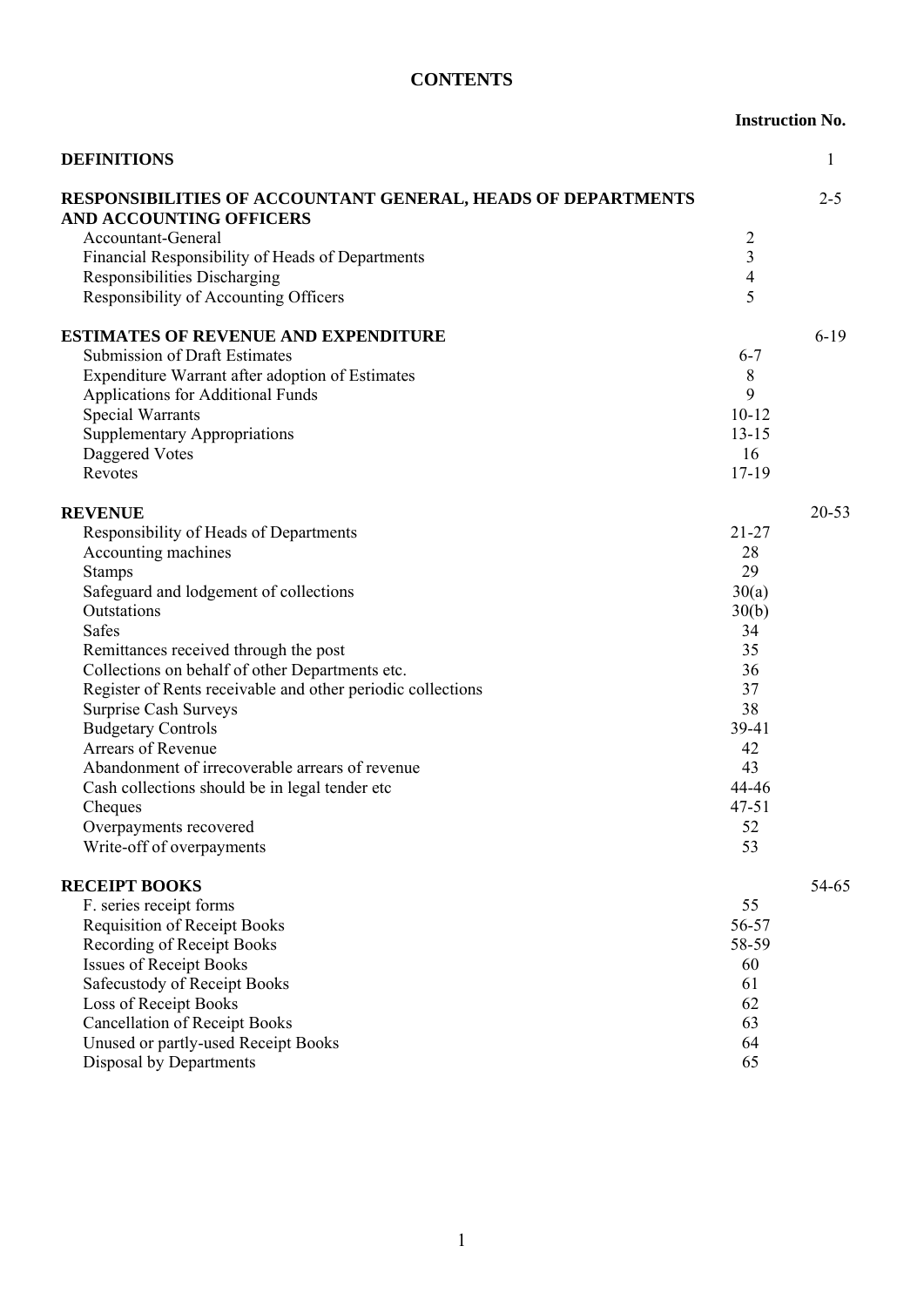|                                                         | <b>Instruction No.</b> |
|---------------------------------------------------------|------------------------|
| <b>EXPENDITURE</b>                                      | 66                     |
| <b>VOTE BOOK AND ALLOTTEES RECORD SHEETS</b>            | 67-94                  |
| Keeping of Vote Book and Allottee Record Sheets         | 67-71                  |
| <b>Allottees Record Sheets</b>                          | 72                     |
| Commitments                                             | 73-75                  |
| Reconciliation of Accounts                              | 76                     |
| Crown Agents Indents                                    | 77                     |
| Registers of Rents Payable & Other Contractual Payments | 78                     |
| Liabilities                                             | 79                     |
| <b>Outstanding Liabilities</b>                          | 80-81                  |
| Authorisation of Expenditure                            | 82-85                  |
| Auctionneers' fees                                      | 86                     |
| <b>Local Purchases</b>                                  | 87-88                  |
| Petroleum Products Order                                | 89                     |
| Payments against documents                              | 90                     |
| Opening of letter of credit                             | 91                     |
| Refunds of revenue                                      | 92-94                  |
| <b>PAYMENTS</b>                                         | 95-115                 |
| Preparation of Vouchers                                 | 95                     |
| <b>Summary Voucher</b>                                  | 96-100                 |
| Loss of Vouchers                                        | 101-103                |
| Application for Cash                                    | 104-105                |
| Prompt Payment                                          | 106-107                |
| Payments outside Cyprus                                 | 108                    |
| Payments by Cheque                                      | 109                    |
| Opening the crossed cheques                             | 110                    |
| Lost or mislaid cheques                                 | 111                    |
| <b>Blank</b> cheques                                    | 112-113                |
| Cancellation of cheques                                 | 114                    |
| Stale cheques                                           | 115                    |
| <b>CASH AND BANK ACCOUNTS</b>                           | 116-122                |
| Government General Account                              | 116                    |
| <b>Bank Accounts</b>                                    | 117                    |
| Cheque Signatories                                      | 118-119                |
| Reconciliation of Bank Accounts                         | 120                    |
| Surplus Cash                                            | 121                    |
| Theft of cash etc.                                      | 122                    |
| <b>SALARIES AND WAGES</b>                               | 123-137                |
| <b>Salary Advices</b>                                   | 123                    |
| Payment of salaries                                     | 124-125                |
| Deductions from salaries                                | 126                    |
| Reconciliation of salaries                              | 127-128                |
| Regular Employee's Record Card                          | 129                    |
| Time-Books                                              | 130                    |
| Overtime                                                | 131-132                |
| Preparation of Payroll                                  | 133-134                |
| Payment of wages                                        | 135-136                |
| Register of unclaimed wages                             | 137                    |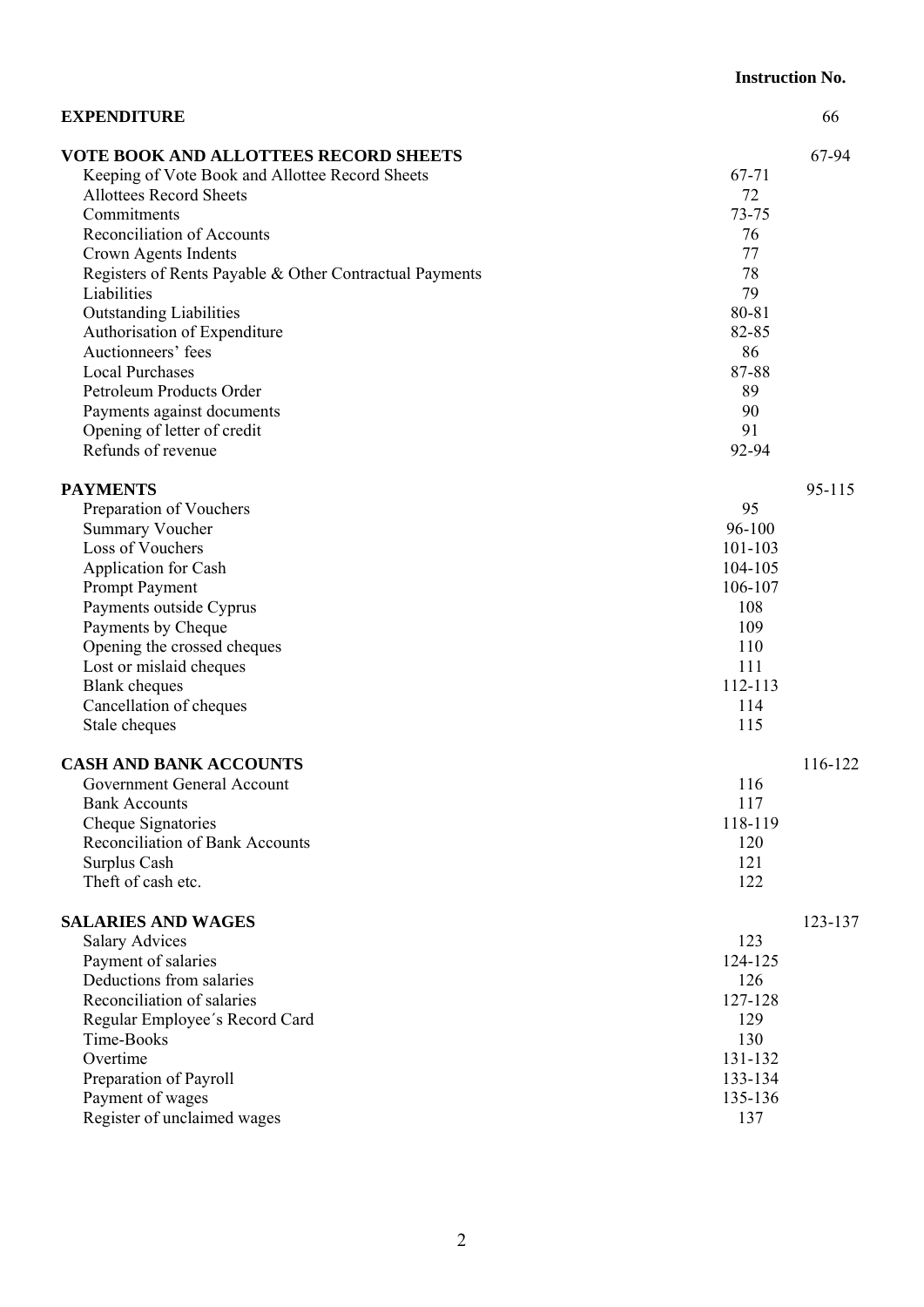|                                                                                                                                            | <b>Instruction No.</b>   |         |
|--------------------------------------------------------------------------------------------------------------------------------------------|--------------------------|---------|
| PENSIONS AND GRATUITIES                                                                                                                    |                          | 138     |
| <b>CONTRIBUTIONS</b>                                                                                                                       |                          | 139-140 |
| TRAVELLING AND SUBSISTENCE ALLOWANCES<br><b>Commuted Travelling Allowance</b>                                                              | 145                      | 141-145 |
| <b>HOSPITALITY ALLOWANCE</b>                                                                                                               |                          | 146     |
| <b>AMOUNTS DUE TO DECEASED PERSONS</b>                                                                                                     |                          | 147-149 |
| FEES AND CHARGES FOR SERVICES RENDERED BY GOVERNMENT TO<br><b>THIRD PARTIES</b>                                                            |                          | 150     |
| <b>ADVANCES</b><br>General<br>Departmental Advances<br><b>Reconciliation of Advances</b><br>Advances to Officers proceeding abroad on duty | 151<br>152<br>153<br>154 | 151-154 |
| <b>DEPOSITS</b><br>General<br>Reconciliation of Deposits                                                                                   | 155<br>156-157           | 155-157 |
| <b>IMPRESTS</b><br>Issues and repayments of Imprests<br>Handing and taking over of Imprests                                                | 159-160<br>161-167       | 158-167 |
| <b>ADJUSTMENT VOUCHERS</b>                                                                                                                 |                          | 168-169 |
| PRESERVATION OF BOOKS OF ACCOUNT AND TREASURY RECORDS                                                                                      |                          | 170-171 |
| HANDING AND TAKING OVER CERTIFICATES                                                                                                       |                          | 172-174 |
| <b>ERASURES AND ALTERATIONS</b>                                                                                                            |                          | 175-176 |
| REPLIES TO AUDIT AND TREASURY OBSERVATIONS                                                                                                 |                          | 177     |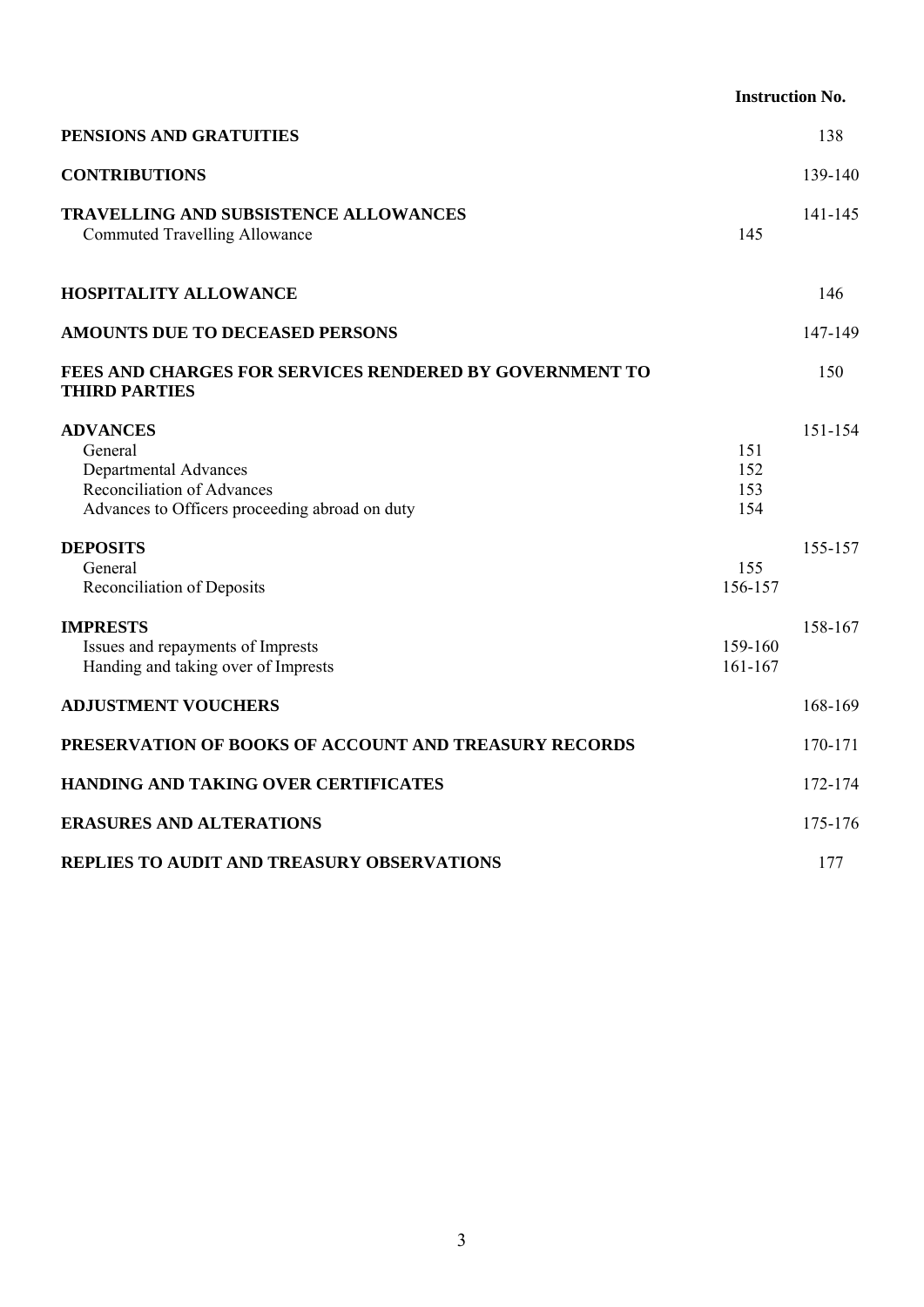#### **DEFINITIONS**

**1.** Every word or term used in these Instructions has, unless the context otherwise requires, the same meaning as that given to it in the Financial Administration Law.

- (a) "Accounting Officer" is an officer designated as such, having monetary or financial responsibility arising out of the collection, recording and disbursement of public moneys, and any officer or employee, who, notwithstanding his title, does in the course of his duties deal with accounts and financial matters.
- (b) "Head of Department" means the Director-General of a Ministry, Heads of Independent Offices or Heads of Departments and District Officers.
- (c) "Officer" means a public officer as defined in the Public Service Law and includes a casual assistant or a contract officer.
- (d) "Revenue Collection Officer" is an officer or employee who is entrusted with the collection of public moneys.
- (e) "Receipt" is an official document issued as an acknowledgement for collection of public moneys.
- (f) "Vote" means a head and a sub-head of the Estimates.

## **RESPONSIBILITIES OF ACCOUNTANT-GENERAL, HEADS OF DEPARTMENTS AND ACCOUNTING OFFICERS**

*Accountant-General* 

- **2.** (1) The Accountant-General assisted by the Deputy Accountant-General is responsible for:
	- (a) the management and supervision of all accounting operations in respect of all moneys received or paid, of assets administered, and of liabilities incurred by or under the authority of the Republic and, subject to the provisions of the Constitution or any law, shall receive and make all the disbursements of moneys of the Republic, and
	- (b) the exercise of all such powers and the performance of all such other functions and duties as are conferred or imposed on him by law.
	- (2) The powers, functions and duties of the Accountant-General may be exercised by him in person or by Officers acting under him and in accordance with his instructions.

**3.** Heads of Departments have overall responsibility for all financial matters connected with their departments. While this responsibility may be delegated to any other officer, final responsibility remains with the Heads of Departments.

- **4.** In discharging their responsibilities, Heads of Departments should ensure that:
- (a) all officers or employees to whom responsibility is delegated have clear instructions in writing, defining the extent of the powers delegated to them;
- (b) an efficient system exists for the control of receipts and expenditure and for the safe custody and care of cash and stores; and

*Responsibility of Heads of Departments* 

*Financial* 

*Responsibilities Discharging*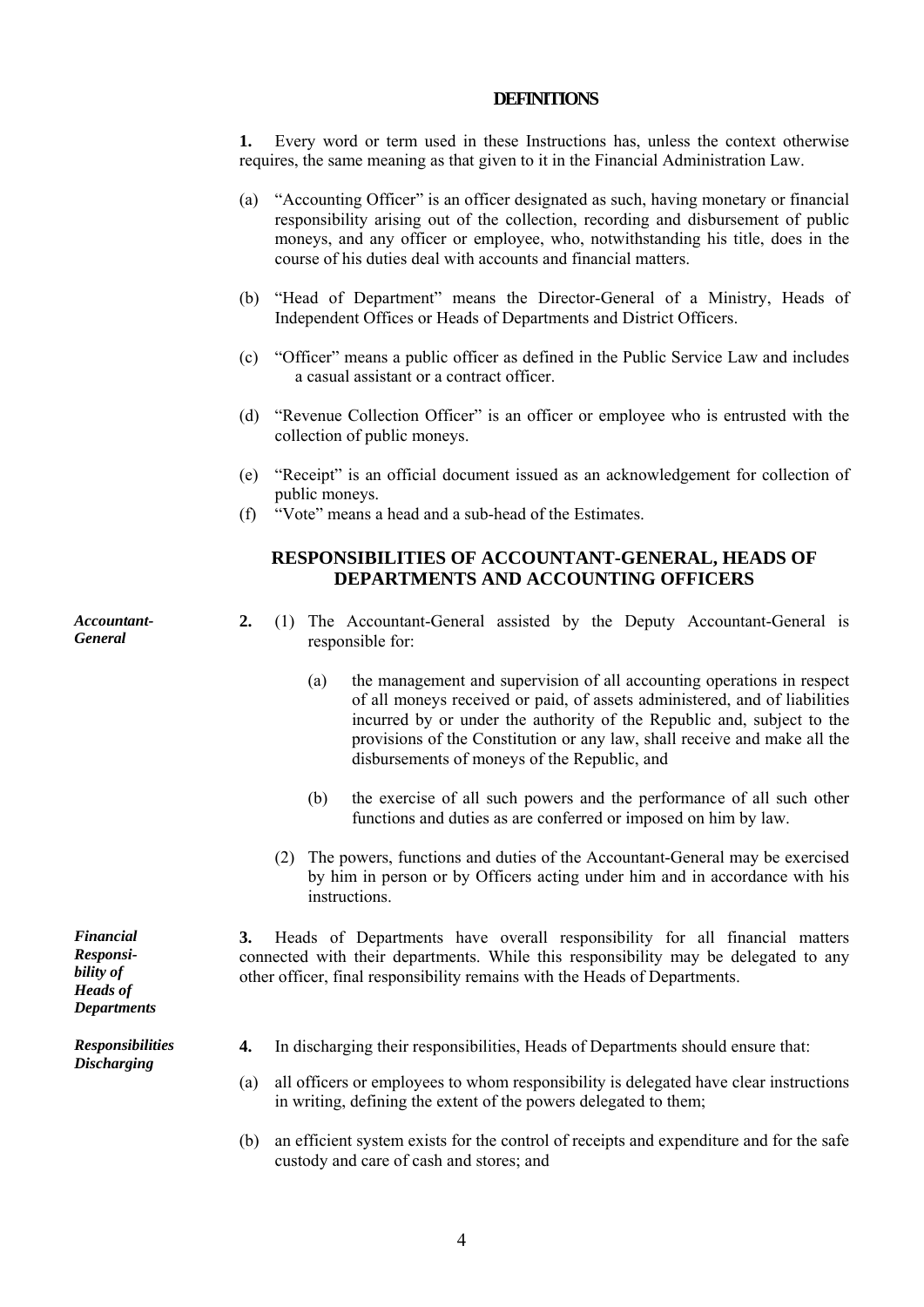(c) resources of staff and materials are employed economically and to the best advantage.

*Responsibility of Accounting* 

- **5.** It is the duty of an Accounting Officer:
- *Accounting* ( $\alpha$ ) to ensure that all financial and accounting instructions are duly observed.<br>*Officers* 
	- (b) to make himself acquainted with the provisions of laws, regulations, orders or instructions that are relevant to his duties;
	- (c) to see that proper safeguards exist for the safekeeping of public moneys, securities, stamps, receipt forms and other assets;
	- (d) to produce any documents, books of accounts and registers required for inspection by the Treasury of the Republic and the Audit Office of the Republic;
	- (e) to ensure that revenue is duly and punctually collected and promptly brought to account under the proper heads and sub-heads;
	- (f) to see that all payments effected are authorised in accordance with existing regulations or instructions and are charged to the appropriate heads and sub-heads; and
	- (g) to ensure that no excess is incurred over and above the approved provision and refer any improper or irregular payment to the Accountant-General with a copy to the Auditor-General.

## **ESTIMATES OF REVENUE AND EXPENDITURE**

- **6.** (1) Draft Estimates of Revenue and Ordinary Expenditure should be submitted to the Ministry of Finance on the prescribed forms by the dates specified in the Annual Budget Circular of the Ministry of Finance.
	- (2) Draft Estimates of Development Expenditure should be submitted to the Planning Bureau with copies to the Ministry of Finance on the prescribed forms by the dates specified in the Annual Development Budget Circular of the Planning Commission.
	- (3) Copies of Draft Estimates for Personal Emoluments and Proposals for additional staff for both Ordinary and Development Estimates should be sent to the Director, Department of Personnel.
	- (4) Draft Estimates and Proposals by Departments should be submitted through the Director-General of the respective Ministry.
	- (5) Independent Offices should submit their Estimates and proposals direct.

**7.** If the Ordinary Budget Law or the Appropriation (Development Fund) Law, as the case may be, have not been adopted by the House of Representatives by the first day of the financial year to which they relate and the House of Representatives has by resolution authorised the meeting of Expenditure as provided in Article 168 of the Constitution, the Minister of Finance authorises expenditure out of the Consolidated Fund or other public funds by means of monthly Expenditure Warrants addressed to the Accountant-General.

*Submission of Draft Estimates*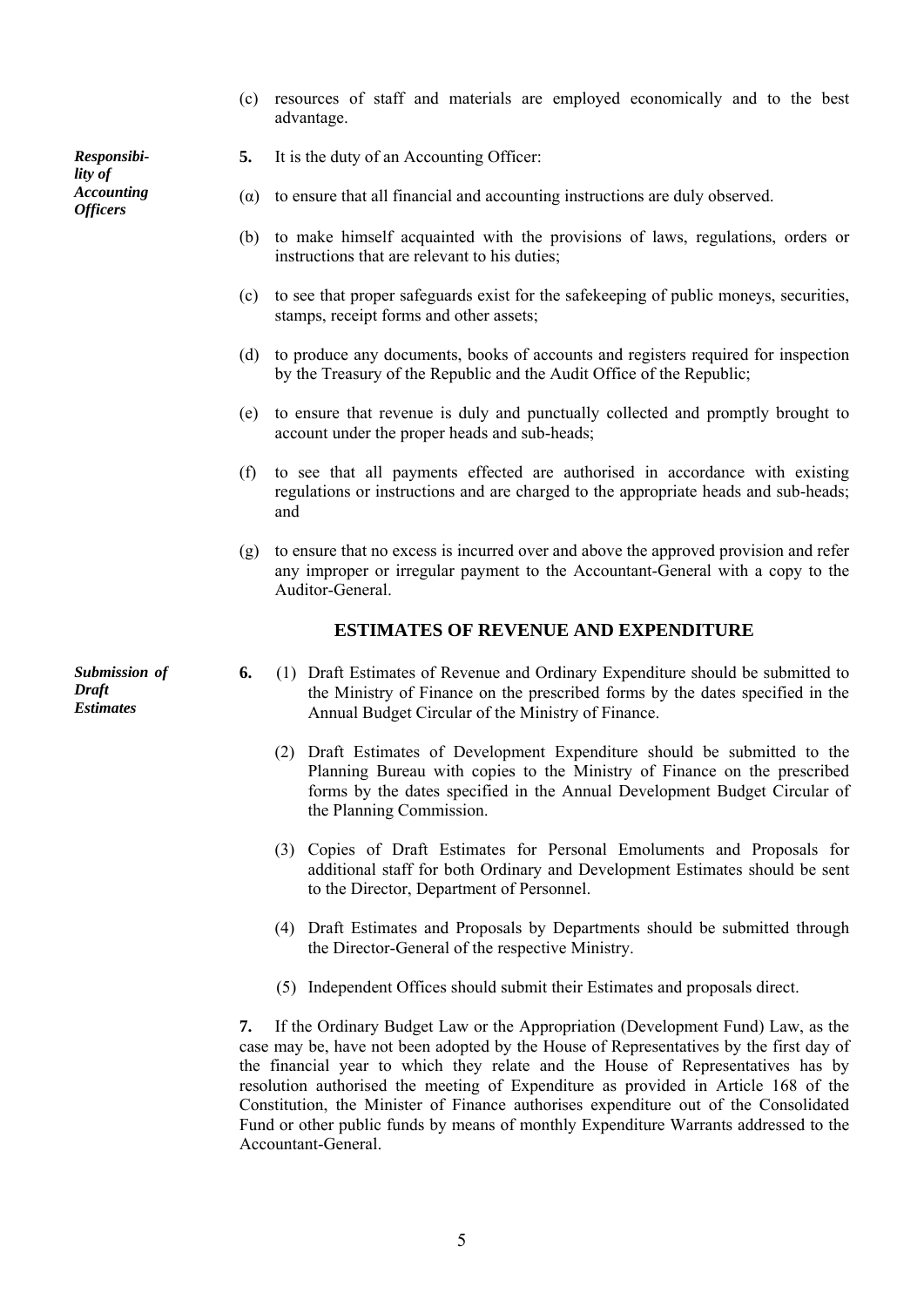*Expenditure Warrant after adoption of Estimates* 

*Applications for Additional Funds* 

*Special Warrants* 

*Supplementary Appropriations* 

**8.** After the Ordinary Budget Law or the Appropriation (Development Fund) Law, as the case may be, have been adopted by the House of Representatives and are enacted as the Budget Law or the Appropriation (Development Fund) Law, respectively, for the financial year to which they relate, the Minister of Finance authorises expenditure provided in these Laws by means of Expenditure Warrants addressed to the Accountant-General.

**9.** Applications for the provision of additional funds in the case of Ordinary Expenditure should be submitted to the Ministry of Finance and in case of Development Expenditure to the Planning Bureau with copies to the Ministry of Finance. Such applications should be submitted well in advance of the date the funds are required giving full details as well as the reasons for which this additional expenditure has become necessary.

**10.** The incurring of additional expenditure is authorised by the Minister of Finance by means of a Special Warrant issued to the Accountant-General. Pending the issue of such a Warrant no expenditure should be incurred in excess of the budgeted provisions.

 **11.** In accordance with the Annual Budget Law and the Annual Appropriation (Development Fund) Law, a statement showing all Special Warrants issued and the circumstances under which they were issued, should be laid before the House of Representatives within one month from the date of the Council of Ministers΄ authority for their issue.

 **12.** Special Warrants issued as a direct charge on the Consolidated Fund, in accordance with Article 166 of the Constitution, can be issued by the Minister of Finance without any reference to Council of Ministers and the House of Representatives.

**13.** Supplementary Appropriation by the House of Representatives is required under the following circumstances:

- (a) when no equivalent savings are available under other sub-heads of the same Head of Expenditure;
- (b) for the creation of a new Head;
- (c) for the creation of a new sub-head even though equivalent savings are available under other sub-heads of the same Head; in these cases the savings are shown on the relative bill;
- (d) when the additional expenditure is not met out of the Contingencies and Reserve Votes.

 **14.** Supplementary Appropriation is made by the introduction to the House of Representatives by the Minister of Finance of a Supplementary Appropriation Bill.

 **15.** On the enactment of the Supplementary Appropriation Bill by the House, a Special Warrant is issued in the prescribed way. Such Special Warrants do not have to be reported to the House of Representatives.

*Daggered Votes* 

**16.** (a) No expenditure should be incurred from daggered votes without the authority of the Minister of Finance.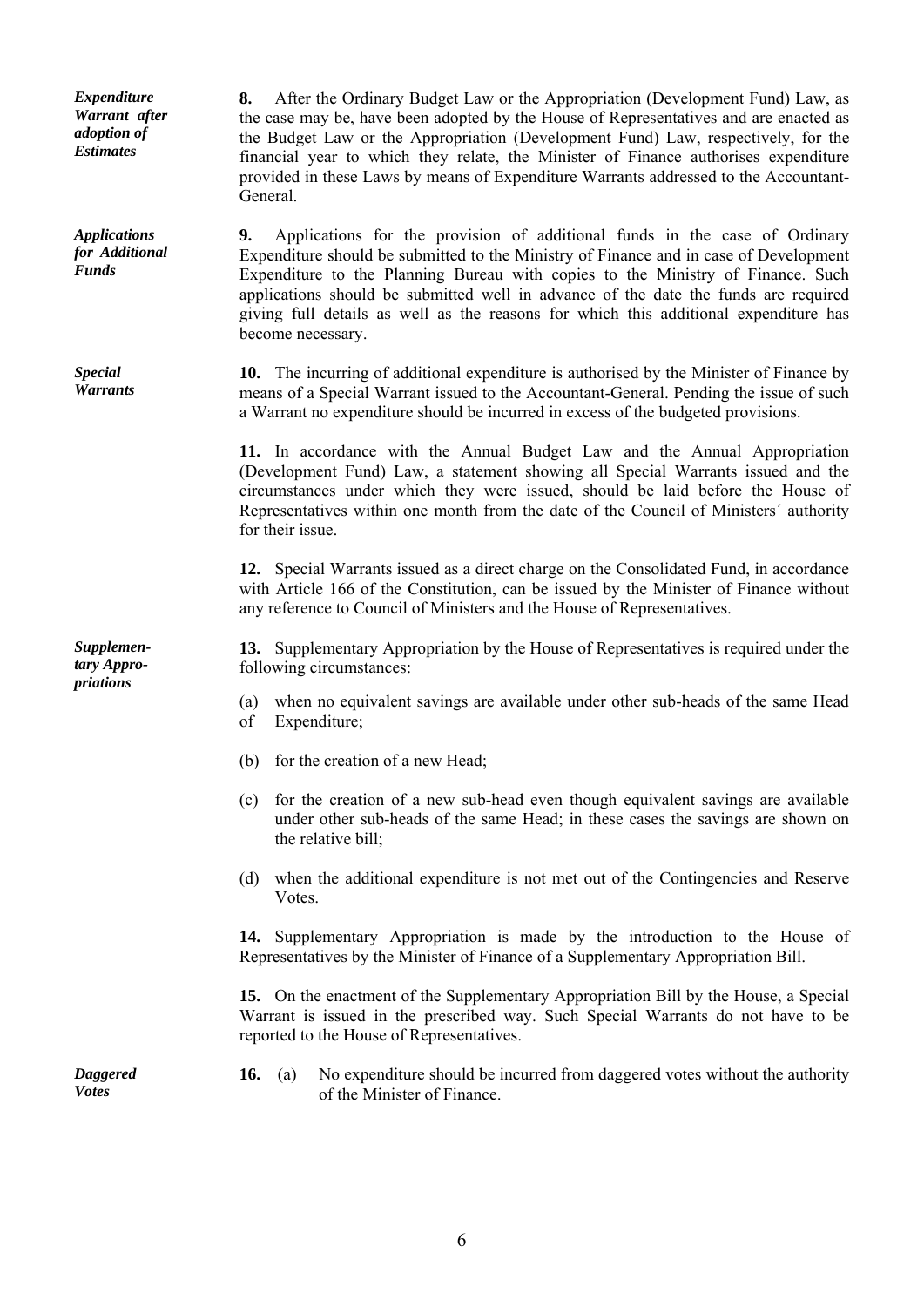(b) Where a vote in the Estimates is marked with a dagger (+) this indicates that no expenditure can be incurred until full details of the scheme have been given to the Minister of Finance and his authority obtained in the form of an "Authority to Incur Expenditure" (A.I.E.). In the case of the Development Estimates such details are given to the Planning Bureau.

*Revotes* **17.** The unspent balances of the following expenditure may be revoted either at the time of the preparation of the annual Estimates if the amount to be revoted is known or at the beginning of the new year when the transactions of the previous year have been completed. In the former case the amounts to be revoted should be proposed in connection with the preparation of the annual Estimates whereas in the latter case requests for revotes should be made in accordance with the Circular on Revotes issued annually by the Ministry of Finance.

- (i) Unspent balances of capital expenditure authorised under the Ordinary Budget.
- (ii) Unspent balances of Development expenditure in respect of schemes expected to be completed during any current year.

**18.** The unspent balances of Development expenditure in respect of schemes which are expected to be carried over from one year to another and for which provision has been made in the Development Estimates of the following year for continuation of work will not normally be revoted unless there are strong reasons justifying the need for revoting them.

 **19.** Expenditure on Revotes should not exceed the actual unspent balance as at the end of the previous year.

#### **REVENUE**

 **20.** Revenue means all taxes, royalties, rates, duties, fees, penalties, forfeitures, rents, dues, proceeds of sale and any other receipts of the Government from whatever source arising, over which the legislature has the power of appropriation including loan proceeds.

**21.** It is the duty of Heads of Departments to see that all moneys collected are correctly and promptly brought to account.

**22.** Heads of Departments shall designate officials as "Revenue Collection Officers" who shall be authorised to accept moneys and issue official receipts on their behalf. A list of all Revenue Collection Officers and any changes therein should be furnished to the Accountant-General and the Auditor-General.

 **23.** Officers whose duties involve the handling of cash shall be permanent officers but this requirement may be dispensed with, with the prior approval of the Accountant-General under such conditions as may be required by him.

 **24.** In case of non permanent officers a security is required either in cash or letter of guarantee signed by one or two solvent guarantors, the amount of which is determined by the Accountant-General subject to a minimum of £1.000.

 **25.** Unless otherwise prescribed by the Accountant-General Revenue Collection Officers must issue receipts in the prescribed form for all amounts received by them.

*Responsibility of Heads of Departments*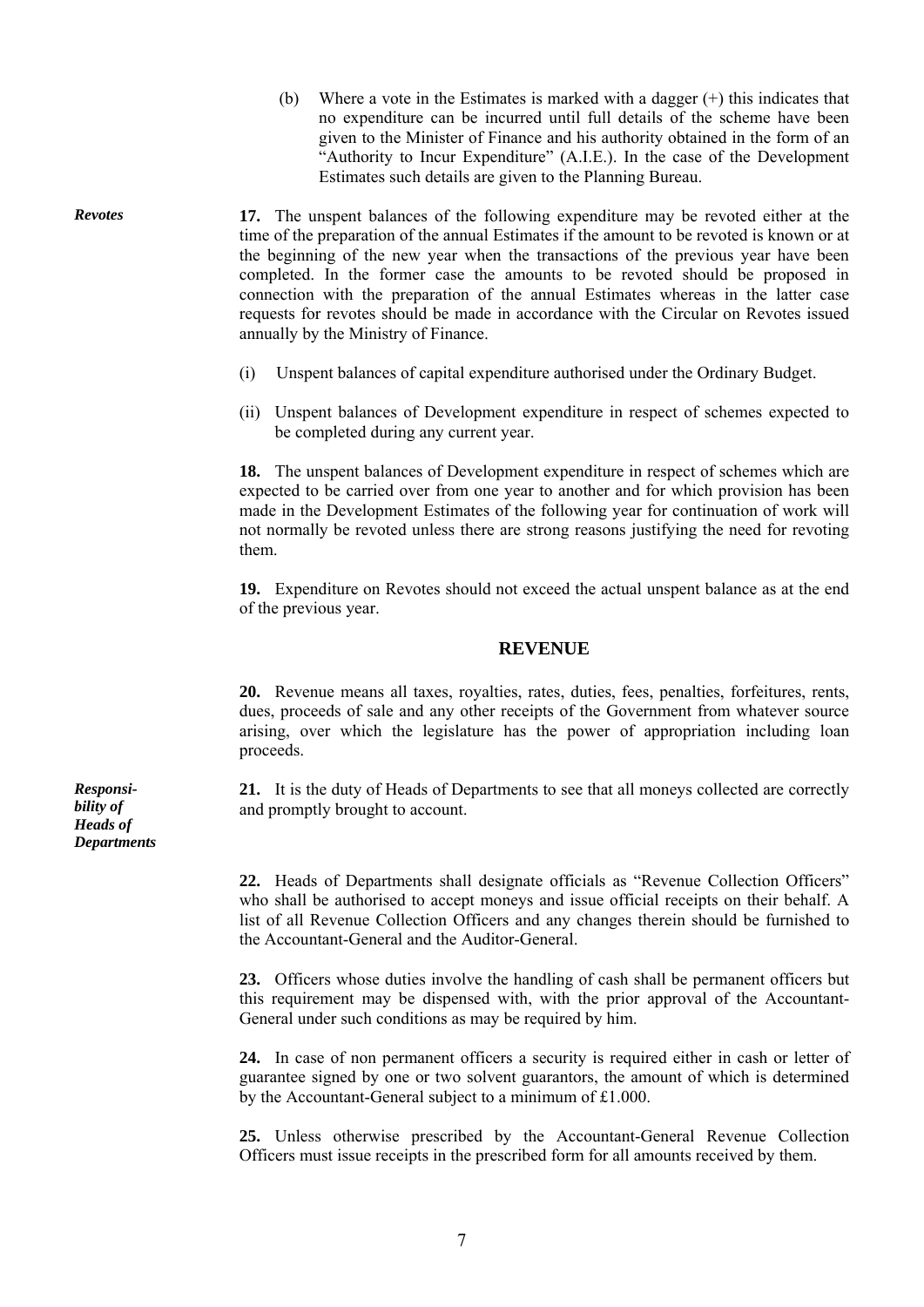**26.** Notices requesting the public to demand receipt, should be exhibited at conspicuous places in the Revenue Collectors΄ Offices.  **27.** Revenue Collection Officers must use double-sided carbon paper when issuing a receipt. *Accounting machines*  **28.** (a) The authority of the Accountant-General is required for the use of any accounting machine. (b) Where accounting machines are used for issuing receipts, care should be taken to see that these machines have effective built-in controls to safeguard against possible defalcation and embezzlement. *Stamps* **29.** Stamps used to account for revenue or other receipts should be cancelled in the prescribed manner by the responsible officer. *Safeguard and lodgement of collections*  **30.** (a) Revenue Collection Officers should record their collections promptly in a Cash Book and lodge them daily into a Bank, the District Office or the Treasury of the Republic as the case may be. Collections should be accounted for by means of a Schedule of Collections form duly supported by copies of receipts and original bank lodgement slips. Where daily lodgements may cause inconvenience applications should be made to the Accountant-General for directions. *Outstations* (b) Revenue Collection Officers in outstations may delay lodgement up to a month, provided their total collections do not exceed £25.  **31.** Collections made by a Sub-Collector on behalf of a Revenue Collection Officer should be promptly recorded in a Subsidiary Cash Book and accounted for at the end of the day to the Revenue Collection Officer against a receipt.  **32.** Where there is no easy access to a Bank or District Office, collections should be exchanged for Money Orders at a Post Office, if one exists; otherwise, the authority of the Accountant-General should be sought for alternative arrangements. **33.** Amounts paid in by individuals should be documented on the prescribed Receipt Voucher if such amounts cannot be documented in the form prescribed in Financial Instruction 30(a). *Safes* **34.** Safes or Safety Cash Boxes are issued to Departments by the Accountant-General, who keeps a record of them, as well as a duplicate key. In the case of combination padlock safes, holders thereof have to send to the Accountant-General on receipt of the new set, its combination in sealed envelope; changes in the combination of damages to safes should similarly be notified to the Accountant-General. **35.** Where remittances are received through the post, the following procedure should be strictly adhered to: *Remittances received through the post* (a) all incoming mail should be opened by or in the presence of a senior officer who should not be a revenue collection officer; (b) all cheques, postal orders etc., should be crossed and marked "Not negotiable – Government General Account only"; (c) all remittances should be entered in a "Remittances Register". (d) a Senior Officer should periodically inspect the Register and initial it accordingly.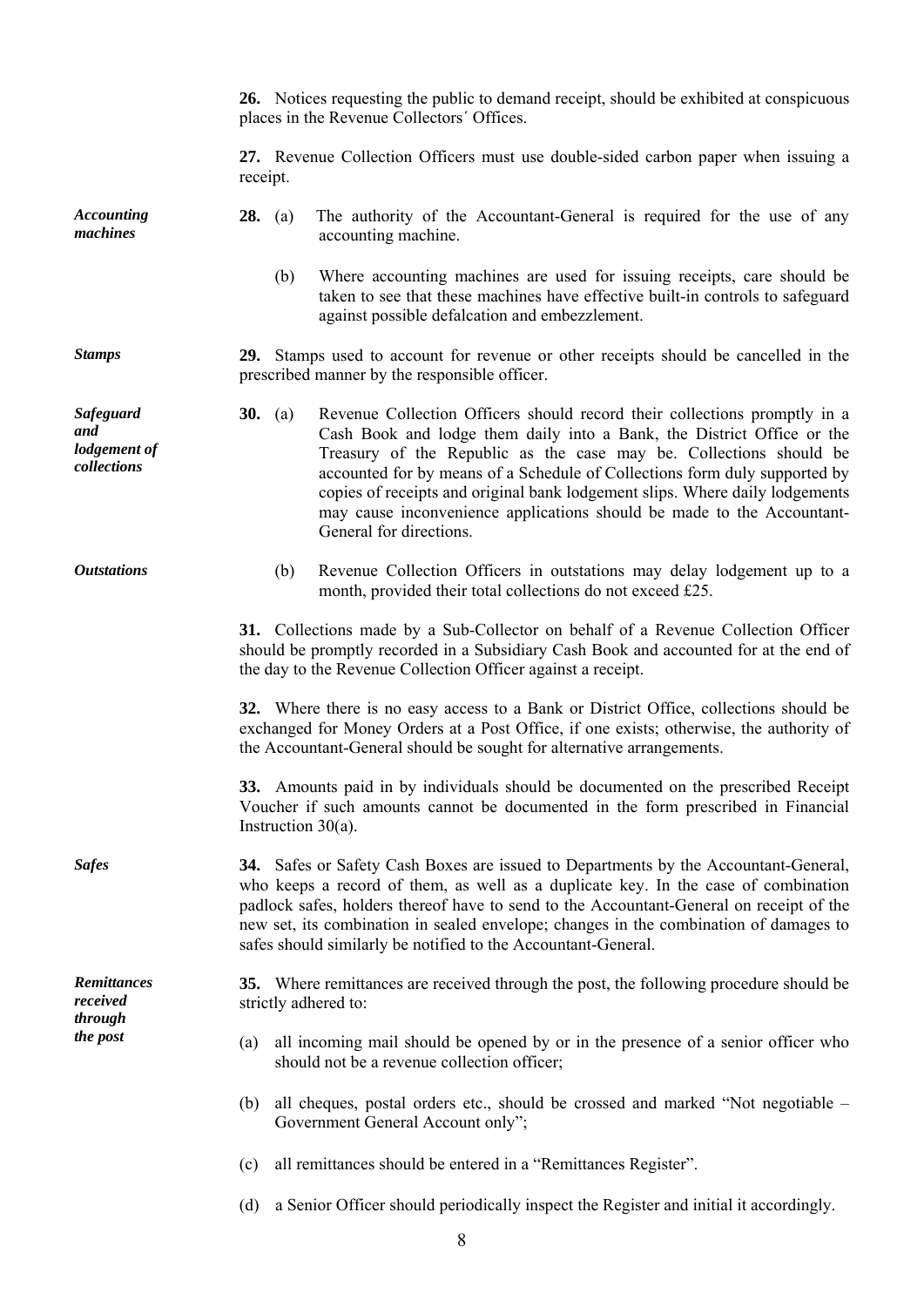*Collections on behalf of other Departments etc.* 

*Register of Rents receivable and other periodic collections* 

*Surprise Cash Surveys* 

*Budgetary Controls* 

*Arrears of Revenue* 

*Abandonment of irrecoverable arrears of revenue* 

**36.** Collections made on behalf of other Ministries/Independent Offices or Departments, should be notified to them on the appropriate form.

**37.** Rents or other periodic collections should be recorded in appropriate Registers. The Registers should be examined and initialled by a senior officer at frequent intervals to ensure that these are properly kept and collections are not allowed to fall into arrear.

**38.** Heads of Departments or their representatives should carry out surprise cash surveys at least once a year on their officers entrusted with the receipt and custody of revenue. The Accountant-General and the Auditor-General should be notified of the surveys carried out.

**39.** Allottees Record Sheets and a Departmental Revenue Vote Book should be maintained by all revenue collecting departments.

 **40.** Revenue Vote Books should be reconciled monthly with the Treasury Revenue Abstracts and a certificate to this effect be furnished to the Accountant-General with copy to the Auditor-General.

 **41.** The date of receipt governs the date of the recording of the transaction in the accounts, and every effort should be made to bring into account all collections in the year to which they relate.

**42.** Heads of Departments responsible for the collection of revenue should furnish to the Accountant-General with a copy to the Auditor-General a Return of Arrears of Revenue on the prescribed form showing the arrears of revenue as at  $30<sup>th</sup>$  June and  $31<sup>st</sup>$ December in each year. If there are no arrears, a nil return should be submitted. The returns should be submitted not later than the  $31<sup>st</sup>$  July and  $31<sup>st</sup>$  January respectively.

**43.** All applications for the abandonment of irrecoverable arrears of revenue should be forwarded to the Ministry of Finance with copy to Auditor-General and the Accountant-General. Applications should be accompanied by:

- (i) A statement of the reasons for the non-collection signed in each case by the officer who is directly responsible for the collection.
- (ii) A statement signed by the Head of Department that he is personally satisfied that the amounts are irrecoverable.
- (iii) Details of any legal proceedings taken for the recovery of the amounts and, where no legal proceedings were taken, appropriate explanation should be given.

 Applications with accompanying correspondence should be submitted in quadruplicate. If the application is approved the Ministry of Finance will forward its approval to the Head of Department concerned and will notify the Accountant-General and Auditor-General accordingly.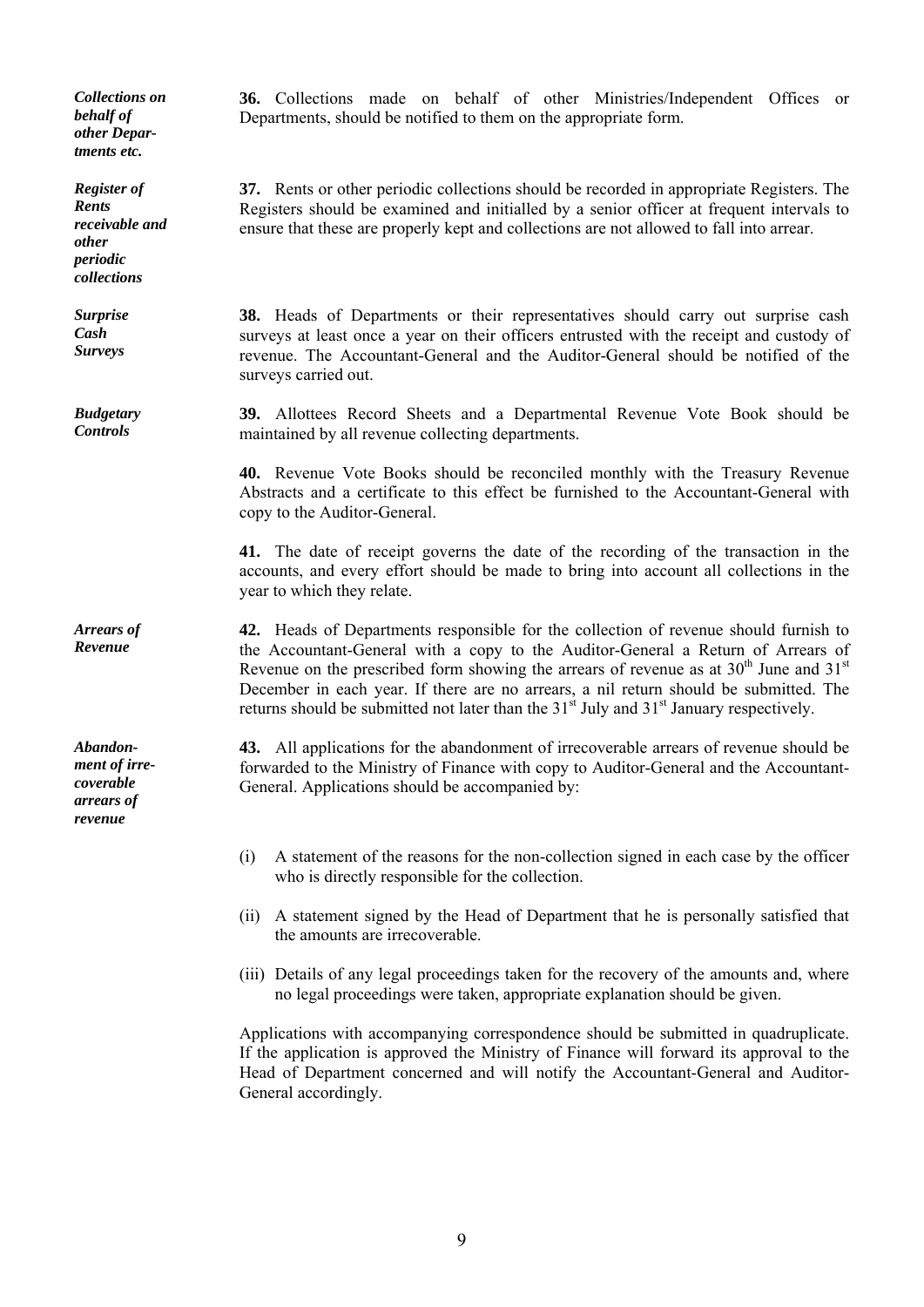*Cash collections should be in legal tender etc.* 

*ments* 

**44.** Cash collections should be in legal tender. All notes and coins issued by the Central Bank of Cyprus are legal tender.

**45.** In addition to "legal tender" the following may be accepted: (a) Postal and money orders approved by the Council of Ministers. (b) Cheques drawn on a Cyprus Bank (subject to Financial Instruction 47 below). (c) Bankers΄ drafts drawn on a local or a foreign Bank (subject to Financial Instruction 46 below).  **46.** Should an officer accept any means of payment, other than those mentioned above, he will be held responsible for any financial loss thereby caused. Cheques drawn on foreign banks may be accepted only on condition that they will be forwarded duly endorsed, to the Accountant-General, for clearance through Central Bank before a receipt is issued. Should during the clearance any bank charges be required and/or loss in the rate of exchange ensue, these should be charged to the Office Expenses Vote of the Department concerned provided they do not exceed £3. The excess, if any, will be borne by the payee. Post-dated cheques should not be accepted under any circumstances. *Cheques* **47.** Cheques drawn on Cyprus Banks may be accepted provided these are not postdated and are received for amounts due to Government. Revenue Collection Officers will be held personally responsible if cheques accepted by them are subsequently dishonoured.  **48.** If a cheque is dishonoured this will be referred by the Accountant-General to the Head of Department who had originally accepted it for appropriate action.  **49.** Cheques should be issued in the name of the Accountant-General or the appropriate Head of Department. If this is not done in the first instance by the drawer, the Revenue Collection Officer will make the cheque so payable by endorsement.  **50.** Open cheques must be crossed immediately on receipt.  **51.** (a) Private cheques should not be cashed from Government funds. (b) Cheques in excess of amounts due to Government may be accepted provided the cheques have been issued by Government or Statutory Bodies and the Revenue Collection Officer is satisfied about the identity of the payer. *Overpayments recovered*  **52.** Overpayments recovered in the same accounting year in which they were made should be credited to the appropriate Expenditure vote out of which the payment had originally been made. Where the amount recovered relates to an accounting year previous to that in which the recovery was made the amount should be credited to Revenue Head "Miscellaneous Receipts" – Sub-head "Overpayments in Previous Years". Every receipt voucher in respect of overpayments recovered must contain a brief explanation of the circumstances and give reference to the payment voucher or vouchers under which the overpayment was made. *Write- off of overpay-***53.** Applications for the writing-off of overpayments should be submitted to the Ministry of Finance for consideration and approval.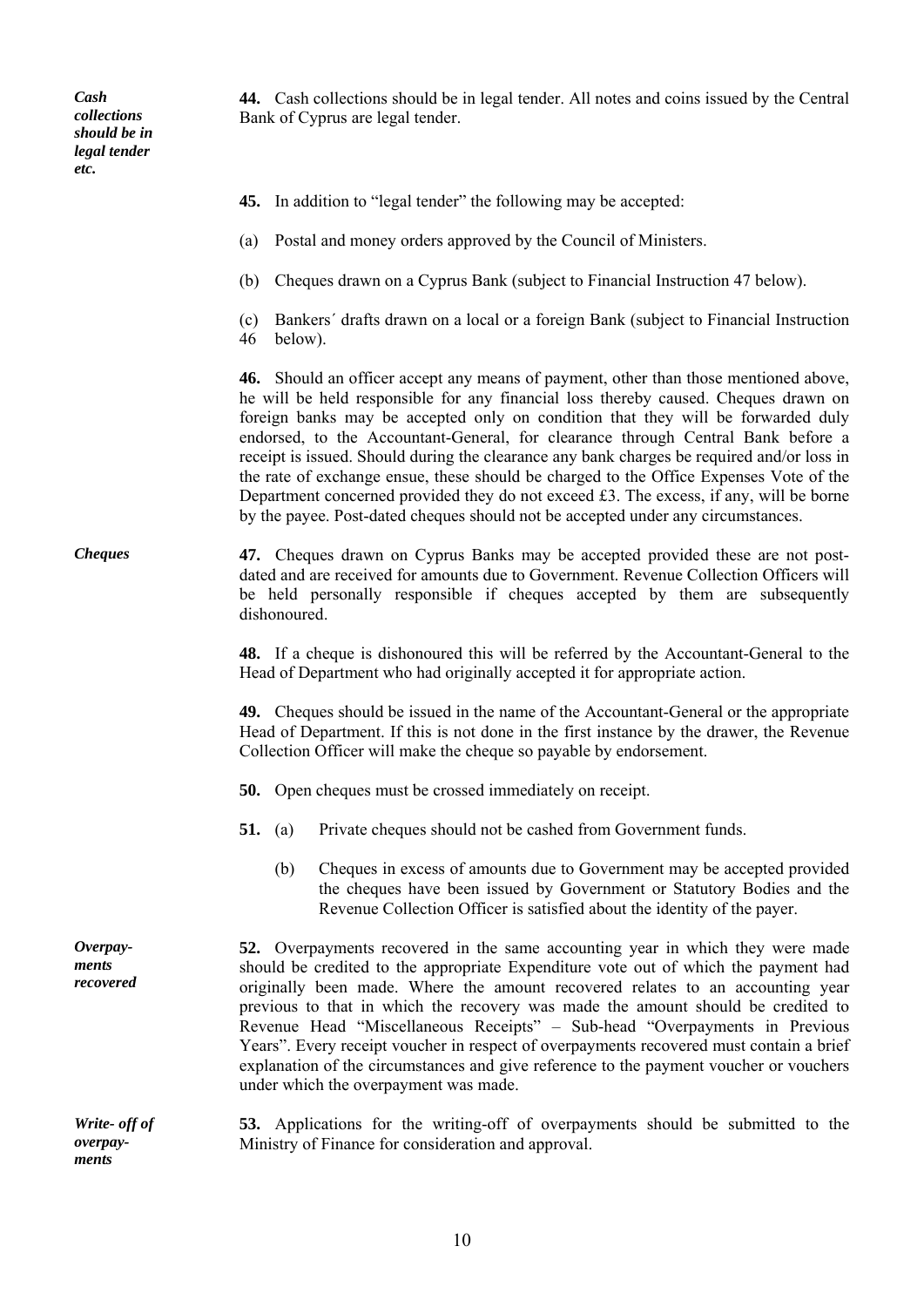## **RECEIPT BOOKS**

 **54.** All receipt forms should be in bound-book form and should be serially numbered, unless otherwise approved by the Accountant-General. In the absence of special receipt forms the General Receipt form should be used.

**55.** The Accountant-General is responsible for the control of all F.Series receipt forms and no other officer is authorised to requisition from the Government Printing Office the supply of such forms or the obtain such forms from any other source.

- **56.** (a) Heads of Departments who require F. series receipt forms, should submit the prescribed Annual Requisition to the Accountant-General prior to the 31<sup>st</sup> July of each year.
	- (b) While every effort should be made to include all requirements in the Annual Requisition, so as to avoid supplementary requisitions, care should be taken that departmental stocks of receipt forms are not allowed to exceed a year΄s normal requirements.

 **57.** Receipt books should be carefully checked on delivery and any error in the numbering or quantity supplied should be reported immediately to the Accountant-General.

- **58.** (a) A Register of Receipt Books should be kept in every Ministry, Independent Office and Department.
	- (b) Heads of Department should ensure that immediately on their receipt all receipt books are recorded in the Register of receipt books and maintain a systematic control over them until the used receipt books are finally accounted for.
	- (c) Partly-used receipt books should be recorded separately in the Register and be reissued to Revenue Collection Officers within the department in the normal way.
- **59.** (a) Revenue Collection Officers should keep a record of all receipt books issued to them, either in a Register or a Revenue Pass Book.
	- (b) Heads of Departments should ensure that the number of unused receipt books in the possession of Revenue Collection Officers is not in excess of their current requirements.

**60.** All issues of receipt books from the Treasury of the Republic should be notified to the Auditor-General. Issues should be made in consecutive order.

**61.** Receipt books should be kept under lock and key in a safe place and will be periodically inspected by a responsible officer for ensuring that all unused forms are intact. The stock of receipt books as well as the Register, should be kept by a person who is not a Revenue Collection Officer. Exception to this may only be made in out-stations where there is only one officer.

**62.** Loss of receipt books should be reported to the Accountant-General and the Auditor-General without delay. The report should state the full circumstances of the loss.

*F. series receipt forms* 

*Requisition of Receipt Books* 

*Recording of Receipt Books* 

*Issues of Receipt Books* 

*Safecustody of Receipt Books* 

*Loss of Receipt Books*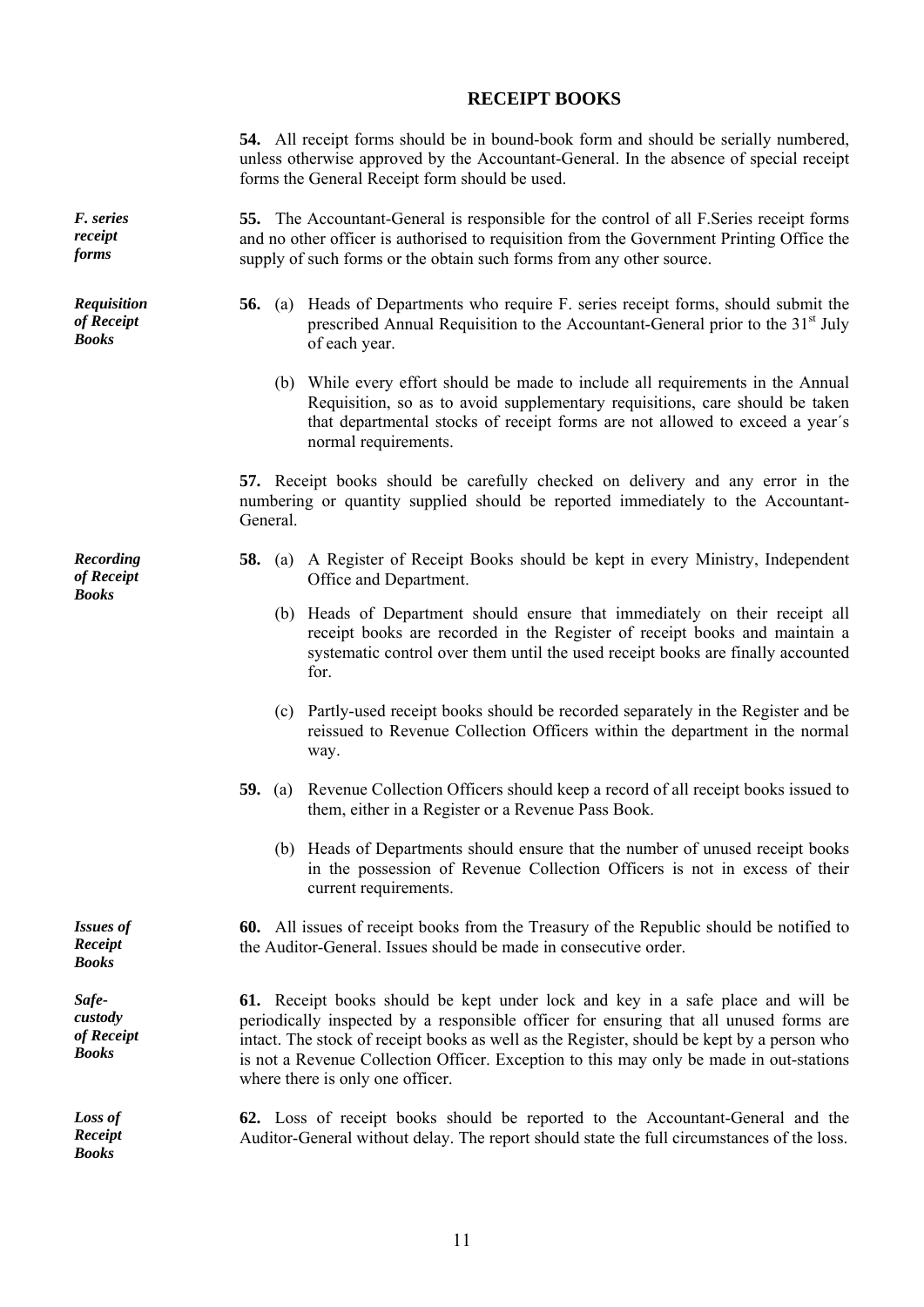*Cancellation of Receipt Books* 

*Unused or partly-used Receipt Books* 

*Disposal by Departments* 

*Keeping of Vote Book and Allottee Record* 

**63.** Where it is found necessary to cancel a receipt form all copies bearing the same serial number should remain in the book, and be marked cancelled.

- **64.** (a) Unused or partly-used receipt books in excess of requirements and any obsolete receipt books should be listed and returned to the Accountant-General – if sent through the post, these should be registered - and the Auditor-General notified accordingly.
	- (b) Unused receipt books should be taken on charge by the Accountant-General. Receipt books not suitable for further use will, if no longer required for audit purposes, be destroyed in the presence of two Treasury Officers, who will furnish a certificate of destruction to the Accountant-General and the Auditor-General.

**65.** Used receipt books should be retained by Ministries, Independent Offices and Departments until they are audited. For their destruction, the procedures mentioned in paragraphs 170-171 of the Financial and Accounting Instructions should be followed.

#### **EXPENDITURE**

**66.** "Expenditure" includes any payment or charge made for such purposes as the purchase of goods and services by Government, the acquisition of capital goods, the granting of aid and other financial assistance, the payment of subsidies, the repayment of loans and interest thereon, subventions and contributions to different organisations, refunds and drawbacks for taxes and duties and any other payment authorised in the Budget.

## **VOTE BOOK AND ALLOTTEES RECORD SHEETS**

**67.** A Departmental Vote Book and Allottees Record Sheets should be kept on the lines set out below for the control of expenditure unless otherwise approved by the Accountant-General.

**Sheets** 68. As soon as the Estimates for the financial year are received, the various votes and the relative appropriated amounts must be recorded in the Departmental Vote Book, a separate account being kept for every sub-head. Should, by supplementary appropriation or by an allotment, a new subhead be created, a new account must be opened.

> **69.** If a supplementary provision is subsequently approved for a subhead, the amount of such supplementary provision must be recorded in the Vote Book. Where savings on one subhead are used towards a supplementary provision for another, the original amounts provided under the sub-head on which the savings are shown must be reduced accordingly.

> **70.** The Vote Book will be used to record monthly totals of expenditure incurred under each subhead or allotment, and will be posted from the Allottees Record Sheets. All amounts entered in the expenditure column of the Allottees Record Sheets should be supported by copies of payment vouchers, requisitions etc., for verification purposes.

> **71.** Allotment of funds may be made by Heads of Departments by the issue of a Departmental Allotment. The allottee should not incur expenditure in excess of the amount of the allotment.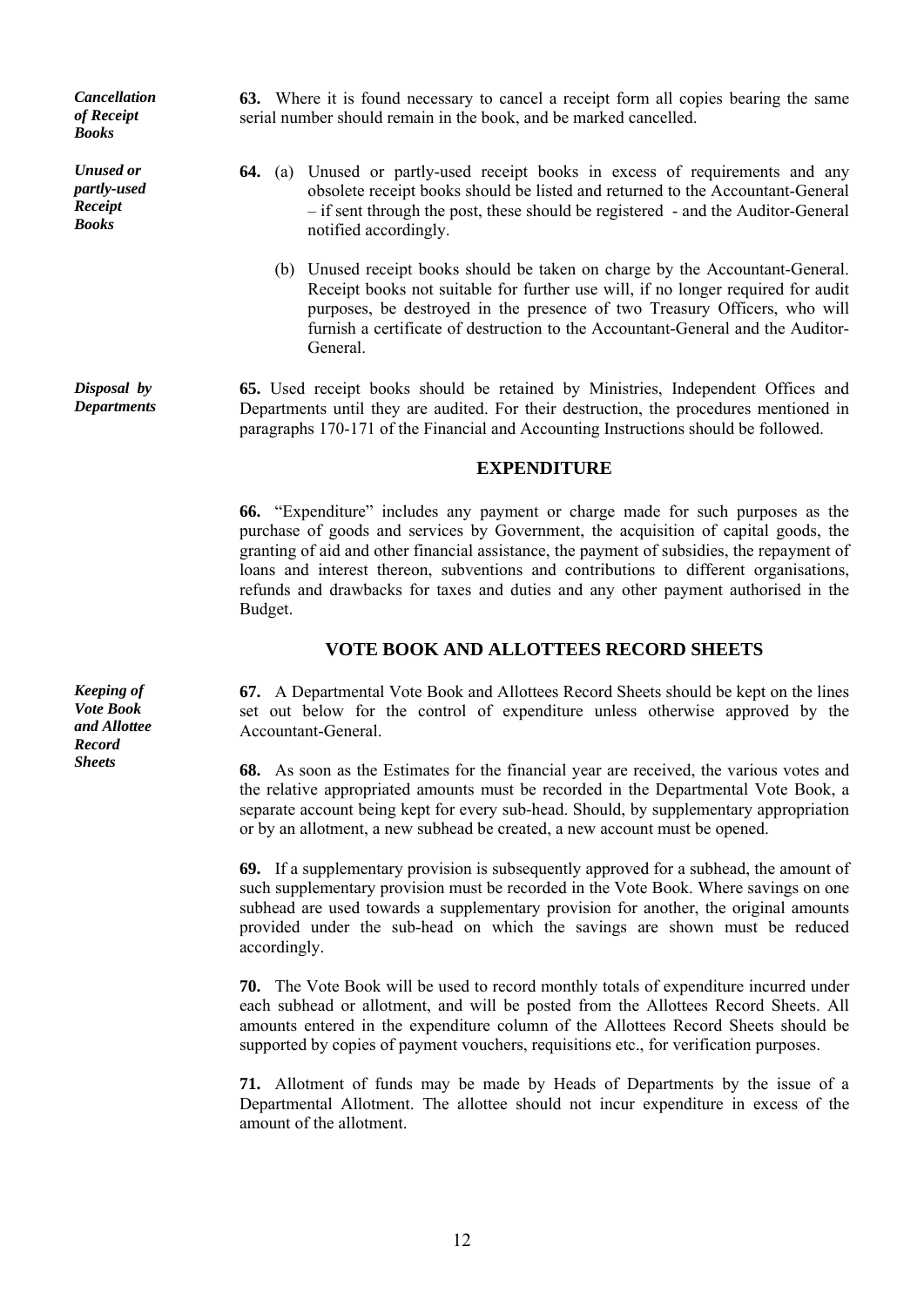*Allottees Record Sheets* 

*Commitments* 

**72.** In cases of allotment of funds the Allottees Record Sheets should be prepared in duplicate, the original to be forwarded to the Accounting Officer of the Ministry/Independent Office or Department soon after the end of each month. In other cases the Allottees Record Sheets should be kept in original only.

**73.** A Commitment is any possible charge against a vote or allotment and includes, inter alia, the following:-

- (a) A charge by a Departmental Order Form
- (b) Allotments to officers
- (c) Supplies on Contract. The value of the contract should be entered and each time an invoice is paid the amount should be entered in the clearing column, in addition to being recorded as expenditure.
- (d) Indents
- (e) Any other charge until it is paid.

 **74.** Commitments should be entered in the "Commitment" column of the Allottees Record Sheet or in a commitments register without delay. Every entry must show the nature of the commitment and reference should be given for the indent, requisition, correspondence or other document relating to the service. If the actual cost of the article or service is not known, the estimated cost should be entered. Commitments should be recorded to the nearest £1, any amount less that £1 being entered as £1.

 **75.** Payments made in respect of a commitment should be entered in the "Expenditure" column of the Allottees Record Sheet as and when the duplicate voucher or requisition etc. is received from the Treasury of the Republic duly numbered and stamped "paid", the "commitment" column being adjusted and entries on both sides being crossreferenced.

**76.** After the closing of the accounts for each month, Heads of Departments should see that charges made to votes under their control agree with those shown by Treasury abstracts. It is their duty to see that the reconciliation is carried out, and that any necessary adjustments are made without delay. A certificate to that effect should be forwarded to the Accountant-General with copy to the Auditor-General.

**77.** Indents should be prepared in quadruplicate and forwarded to the Accountant-General for approval. After approval, the top two copies of the indent should be forwarded by the Accountant-General to the Crown Agents, the third copy to the Ministry, Independent Office or Department concerned and the fourth copy filed at the Treasury of the Republic. Indents should be recorded by Ministries, Independent Offices and Departments in the Indent Register and should be followed up regularly. On receipt of the invoices from the Crown Agents, the Accountant-General should notify the Head of Department concerned of the actual cost per item of each indent.

**78.** Heads of Departments responsible for the payment of rents should maintain the prescribed Register of Rents Payable. Other contractual periodical payments should be recorded in Registers approved by the Accountant-General.

*Reconciliation of Accounts* 

*Crown Agents Indents* 

*Registers of Rents Payable & Other Contractual Payments*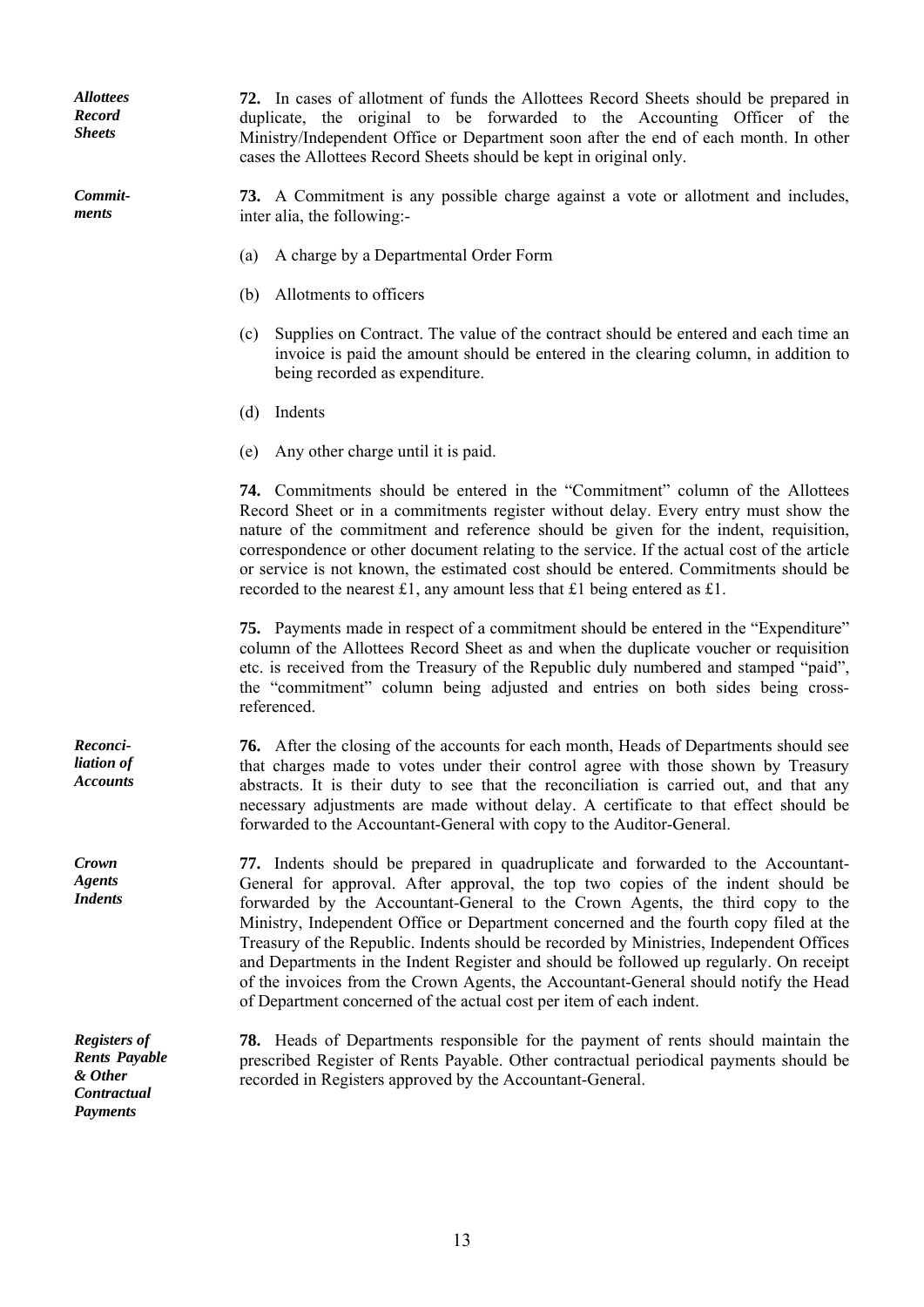*Liabilities* **79.** Heads of Departments are required to arrange prompt payment of all liabilities incurred by them, and, if necessary, creditors must be pressed to submit their claims without delay. The date of payment governs the date of the record of transactions in the accounts, and every effort must be made to discharge all liabilities in the year to which they relate. Payment vouchers for amounts due at the end of a financial year should be submitted to the Treasury of the Republic not later that the date stated in the annual circular issued by the Accountant-General, relating to the closing of accounts. *Outstanding Liabilities*  **80.** A return of liabilities which remain outstanding on the 31<sup>st</sup> December should be forwarded to the Accountant-General by all Heads of Departments on the prescribed form as early as possible after the end of the year but not later than the  $31<sup>st</sup>$  of January. If there are no liabilities, a "nil" return should be rendered. The returns should be submitted in triplicate and the reasons why the liabilities had not been paid before the closing of the financial year should be stated. The amounts appearing on the returns, when approved as "outstanding liabilities", will constitute a proper charge for the ensuing year. **81.** The following need not be shown as outstanding liabilities and do not require special Treasury authority for payment. (a) Salaries, Pensions and Allowances (b) Remuneration to Chairmen of Village Authorities (c) Costs of prosecutions (d) Amounts due under the Births and Deaths Registration Laws (e) Postal Service Charges for other Administrations for the quarter ending 31st December (f) Electricity, water, telephone and telegram charges, amounts due for wages and claims for travelling allowances, for the periods specified in the annual circular issued by the Accountant-General (g) Any other amounts due to be paid under the provisions of any law *Authorisation of Expenditure*  **82.** Controlling officers should sign all vouchers involving charges on expenditure votes under their control. A list of controlling officers appears as a supplement to the Estimates. If any other officers are authorised to sign vouchers, the Accountant-General and the Auditor-General should be notified of all such authorisations on the prescribed form "Authority to Sign Vouchers".  **83.** Officers authorised to sign vouchers for payment are responsible for the accuracy of every detail therein. In particular they should see: (a) that the services specified have been duly performed; (b) that the prices are either according to contracts or approved scales or fair and reasonable according to current local rates; (c) that authority has been obtained as quoted; (d) that the computations and castings have been verified and are arithmetically correct; (e) that the person/s named on the voucher/s are those entitled to receive payment: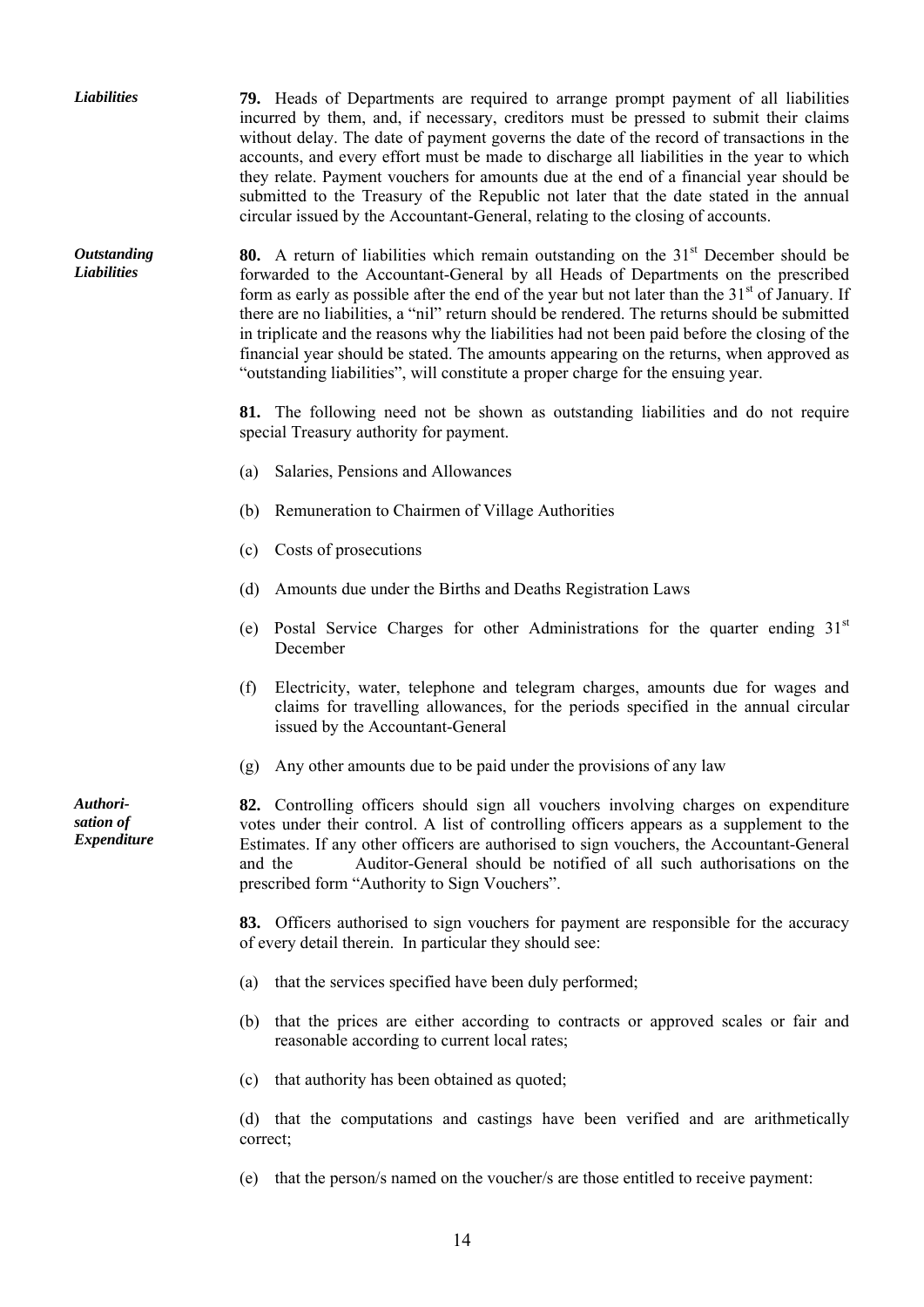|                                              | that the stores etc. have been duly taken on charge;<br>(f)                                                                                                                                                                                                                                                                                                                                                                                                           |
|----------------------------------------------|-----------------------------------------------------------------------------------------------------------------------------------------------------------------------------------------------------------------------------------------------------------------------------------------------------------------------------------------------------------------------------------------------------------------------------------------------------------------------|
|                                              | that the voucher has been stamped "checked, recorded and the availability of funds<br>(g)<br>certified, and                                                                                                                                                                                                                                                                                                                                                           |
|                                              | (h) that no double payment is involved.                                                                                                                                                                                                                                                                                                                                                                                                                               |
|                                              | 84. Officers who have been delegated authority to sign vouchers should sign a<br>statement to the effect that they have read and understood Financial Instruction 83<br>above.                                                                                                                                                                                                                                                                                        |
|                                              | 85. In cases of irregular payments made as a result of any incorrect certificate attached<br>to a voucher, the officer who signed the certificate will be held responsible.                                                                                                                                                                                                                                                                                           |
| Auctionneers'<br>fees                        | <b>86.</b> Auctioneers' fees should not be charged to any sub-head of expenditure but should<br>be deducted from the proceeds of the sale, the net amount only being brought to account.                                                                                                                                                                                                                                                                              |
| Local<br><b>Purchases</b>                    | 87. Except where a departmental requisition form is in use, all purchases must be<br>ordered and vouched for by means of a Local Purchase Order form.                                                                                                                                                                                                                                                                                                                 |
|                                              | 88. Receipt of goods should, where possible be acknowledged by a person other than<br>the requisitioning officer.                                                                                                                                                                                                                                                                                                                                                     |
| Petroleum<br><b>Products</b><br><b>Order</b> | 89. Petroleum products should be requisitioned on the prescribed Petroleum Products<br>Order form and payment effected by means of a Payment Voucher.                                                                                                                                                                                                                                                                                                                 |
| <b>Payments</b><br>against<br>documents      | <b>90.</b> In cases of Cash Against Documents transactions of imported supplies (i.e. where<br>payment is made on receipt of documents of title, prior to physical delivery of the goods)<br>payment should be effected by means of the prescribed form. The proforma invoices<br>should always be attached to the original form.                                                                                                                                     |
| <b>Opening of</b><br>letter of credit        | 91. Requests for the opening of a letter of credit should be submitted to the Central<br>Bank of Cyprus, through the Accountant-General, in triplicate on the prescribed form.                                                                                                                                                                                                                                                                                        |
| <b>Refunds of</b><br>revenue                 | <b>92.</b> Refunds of any duty, tax or other revenue collected in error in an accounting year as<br>that in which refund is to be made should be charged to the corresponding Revenue<br>Vote.                                                                                                                                                                                                                                                                        |
|                                              | 93. Refunds of any duty, tax or other revenue collected in error in an accounting year<br>previous to that in which refund is to be made, and all refunds (irrespective of the date of<br>collection) of any duty or tax levied by law or regulation which was in the first instance<br>correctly collected but has been reclaimed under conditions laid down in the law or<br>regulation will be charged direct to Expenditure under the appropriate refund subhead. |
|                                              | <b>94.</b> Refunds under Financial Instructions 92 and 93 should be authorised on the<br>prescribed form by the controlling officer of the respective vote.                                                                                                                                                                                                                                                                                                           |
|                                              | <b>PAYMENTS</b>                                                                                                                                                                                                                                                                                                                                                                                                                                                       |
| <b>Preparation</b><br>of Vouchers            | <b>95.</b> Payment vouchers should contain full particulars of the service for which payment<br>is made and of the relevant code, tender, authority and expenditure vote. Original<br>invoices and other necessary documents should always be attached to the original copy<br>of the payment vouchers.                                                                                                                                                               |
| <b>Summary</b><br><b>Voucher</b>             | <b>96.</b> Payment Vouchers relating to the same expenditure vote should wherever possible,<br>be summarised on a "summary voucher".                                                                                                                                                                                                                                                                                                                                  |

15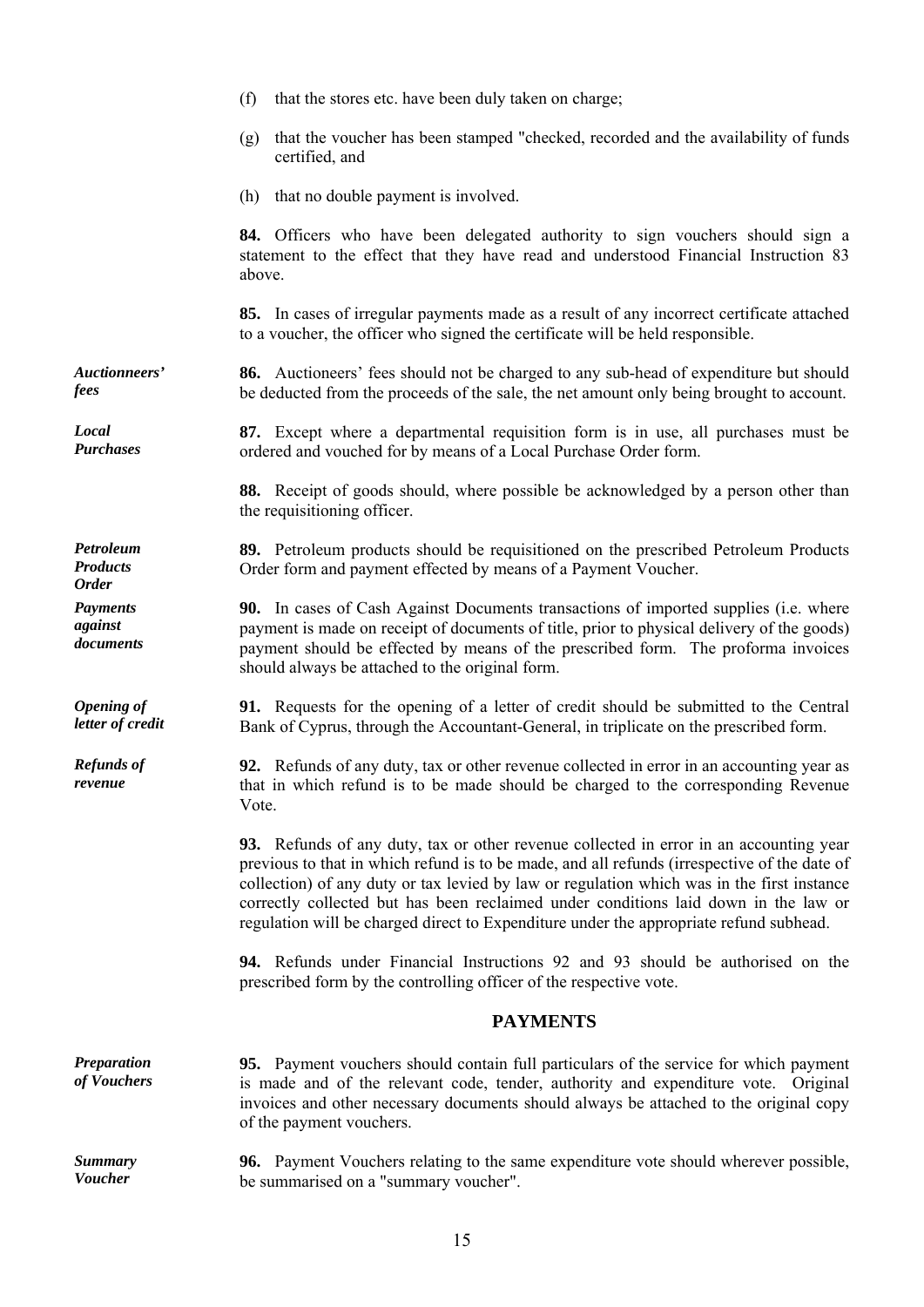**97.** As soon as voucher is paid it should be stamped "PAID" and dated, any supporting documents attached to the voucher being similarly stamped.

**98.** All vouchers and other documents of an accounting nature should be prepared, authorised and receipted in ink (no stamp facsimile signature is acceptable).

**99.** Payment should be made direct to the person, firm or other body named in the voucher but when it is not possible to effect direct payment, the authority under which payment is otherwise made will be attached in original to the voucher. In the case of continuous payments to a bank or a third party, the authority must be forwarded to the Accountant-General for reference.

 **100.** Payments should be made on the forms prescribed by the Accountant-General.

**101.** If an original voucher is lost, the loss should be reported at once to the Accountant-General and the Auditor-General, giving full particulars of the voucher and the circumstances under which the voucher was lost. In such cases a second payment voucher should not be prepared without the specific authority of the Accountant-General.

> **102.** Where payments are made to legal representatives the authorities such as powers of attorney, letter of administration etc., should be attached to the voucher. In case of continuous payments to Banks and third parties reference to such authorities should be given on the vouchers.

> **103.** Payments to illiterate payees should be certified by a witness to payment, the appropriate space on the voucher being signed in this respect.

**104.** An officer who finds it necessary to obtain cash for the payment of vouchers, which cannot conveniently be paid by an Imprested Officer and which must be taken away to obtain the necessary signatures of payees, should forward to the Accountant-General an Application for Cash in triplicate accompanied by vouchers duly completed in all respects but not receipted.

> **105.** The Accountant-General will record the vouchers, stamp them "PAID" and issue the necessary cash to the applicant, who should sign the relevant receipt. The issue of cash should be recorded in the applicant's revenue passbook. The original payment voucher should be used to effect payment and obtain the signatures of the payees. When the necessary signatures are obtained, the applicant should return the payment vouchers, together with his revenue passbook, to the Accountant-General, for clearing the record of issue of cash. If payments cannot be effected within 20 days, the vouchers, together with the cash, should be returned to the Accountant-General and the departmental deposit account credited. In such a case, the Heads of Departments concerned should keep full particulars of unpaid persons to facilitate payment at a later date.

*Prompt Payment*  **106.** Ministries, Independent Offices and Departments should prepare payment vouchers immediately after receipt of invoices or other relevant documents. This provision should not, however, preclude the periodical settlement of accounts with persons, corporations etc., having frequent transactions with the Government.

> **107.** Payment vouchers should be recorded in the Allottees Record Sheets, stamped as "checked, recorded and the availability of funds certified", initialled and dated accordingly. Any vouchers not paid through Imprests should be forwarded to the Treasury of the Republic without delay. Payment should be effected as soon as possible after the receipt of a duly authorised payment voucher.

*Loss of Vouchers* 

*Application for Cash*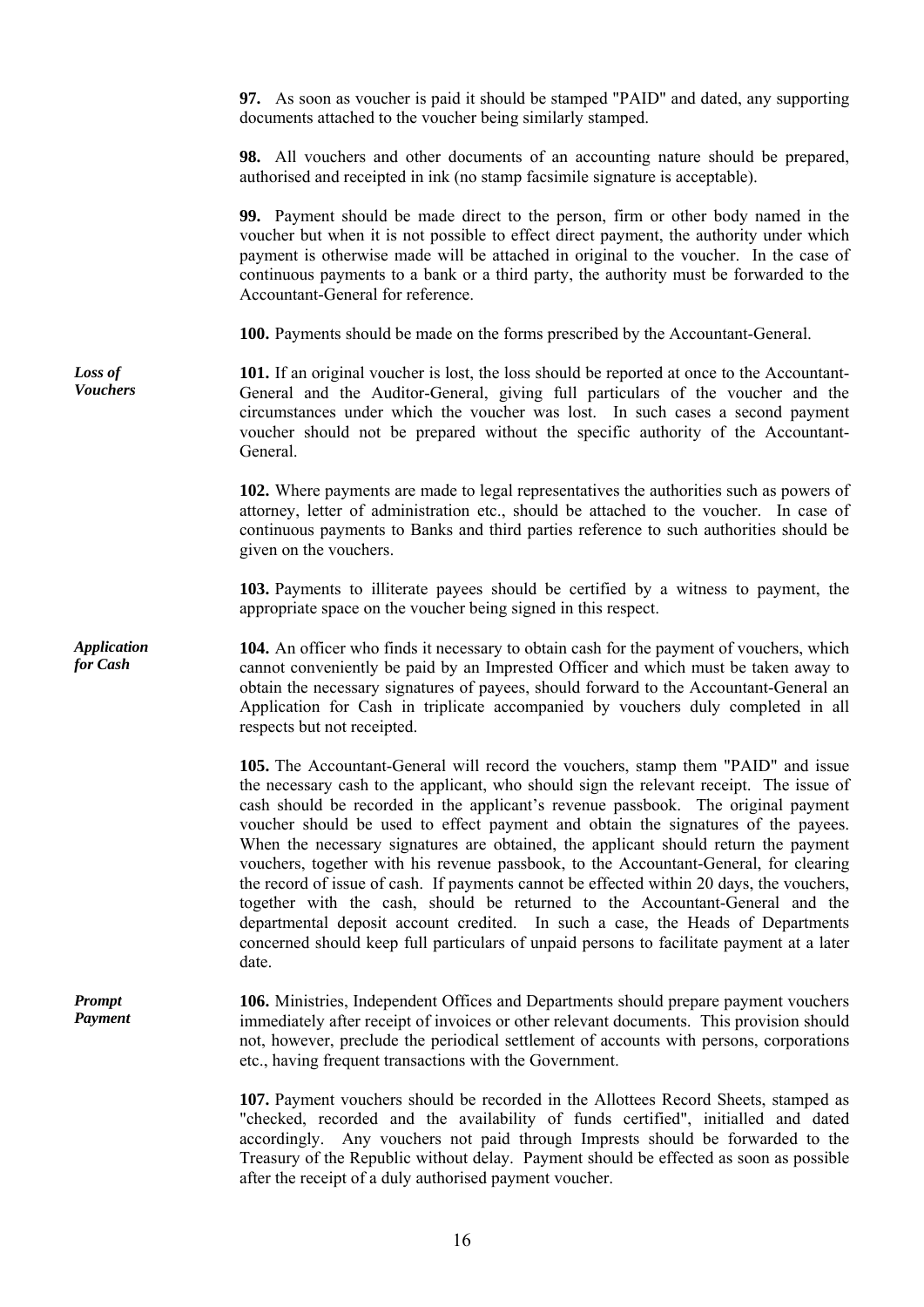| <b>Payments</b><br>outside<br>Cyprus           | <b>108.</b> Payments to creditors outside Cyprus will be arranged by the Accountant-General<br>to whom applications should be made by the Heads of Departments concerned. Such<br>applications will take the form of a duly authorised payment voucher in duplicate which<br>should contain full particulars of the remittance, and the full name and address of the<br>payee. Where there are special circumstances a covering letter should be attached. |  |
|------------------------------------------------|------------------------------------------------------------------------------------------------------------------------------------------------------------------------------------------------------------------------------------------------------------------------------------------------------------------------------------------------------------------------------------------------------------------------------------------------------------|--|
| Payments by<br><b>Cheque</b>                   | 109. Payments should be made by crossed cheques unless the payee signifies in writing<br>or by filling in the prescribed form "Authority for Payment by Open Cheque" that he<br>wishes to be paid so. Details of the nature of service for which payment is made should<br>be given on the Cheque counterfoils.                                                                                                                                            |  |
| <b>Opening the</b><br>crossed<br>cheques       | 110. A crossed cheque may be opened by writing the words "Pay Cash" near the<br>crossing and after being signed by two authorised signatories.                                                                                                                                                                                                                                                                                                             |  |
| Lost or<br>mislaid                             | 111. When a cheque is reported as lost, stolen, mislaid or destroyed the following<br>procedure should be adopted:                                                                                                                                                                                                                                                                                                                                         |  |
| cheques                                        | the payee should submit a written report to the Accountant-General giving full<br>(a)<br>particulars of the cheque and the circumstances surrounding its loss or destruction;                                                                                                                                                                                                                                                                              |  |
|                                                | an immediate request should be made to banks by the Accountant-General to stop<br>(b)<br>payment of the cheque;                                                                                                                                                                                                                                                                                                                                            |  |
|                                                | an indemnity certificate should be completed by the payee;<br>(c)                                                                                                                                                                                                                                                                                                                                                                                          |  |
|                                                | a replacement cheque may be issued on the authority of the Accountant-General;<br>(d)                                                                                                                                                                                                                                                                                                                                                                      |  |
|                                                | losses or destructions of cheques issued by imprested officers or officers who have<br>(e)<br>been authorised to operate an official bank account should be reported to them for<br>taking action as above.                                                                                                                                                                                                                                                |  |
| <b>Blank</b><br>cheques                        | 112. Blank cheques should be kept in a safe place under lock and key. Officers will be<br>held personally responsible for any losses sustained by the Government as a result of<br>their failure to take reasonable precautions to safeguard blank cheques in their custody.<br>The loss of blank cheques should be reported at once to the Bank and the Accountant-<br>General.                                                                           |  |
|                                                | 113. Cheques should be prepared in such a way as to preclude the possibility of any<br>fraudulent alterations.                                                                                                                                                                                                                                                                                                                                             |  |
| <b>Cancellation</b><br>of cheques              | 114. If it is necessary to cancel a cheque, the word "cancelled" shall be written or<br>stamped across the face of the cheque.                                                                                                                                                                                                                                                                                                                             |  |
| <b>Stale cheques</b>                           | 115. Uncashed cheques become stale six months after their issue or as otherwise<br>provided on the cheques. Stale cheques may be revalidated by extending the date of<br>their payment and after being signed by two authorised signatories.                                                                                                                                                                                                               |  |
|                                                | <b>CASH AND BANK ACCOUNTS</b>                                                                                                                                                                                                                                                                                                                                                                                                                              |  |
| Government<br><b>General</b><br><b>Account</b> | 116. The Accountant-General operates the Government General Account kept by the<br>Central Bank of Cyprus. Separate records of receipts and payments are kept in the<br>Treasury of the Republic.                                                                                                                                                                                                                                                          |  |
| <b>Bank</b><br><b>Accounts</b>                 | 117. No officer is allowed to keep an official bank account without the permission of the<br>Accountant-General. Officers who have been permitted to keep official bank accounts<br>are prohibited from overdrawing such accounts and will be held personally responsible                                                                                                                                                                                  |  |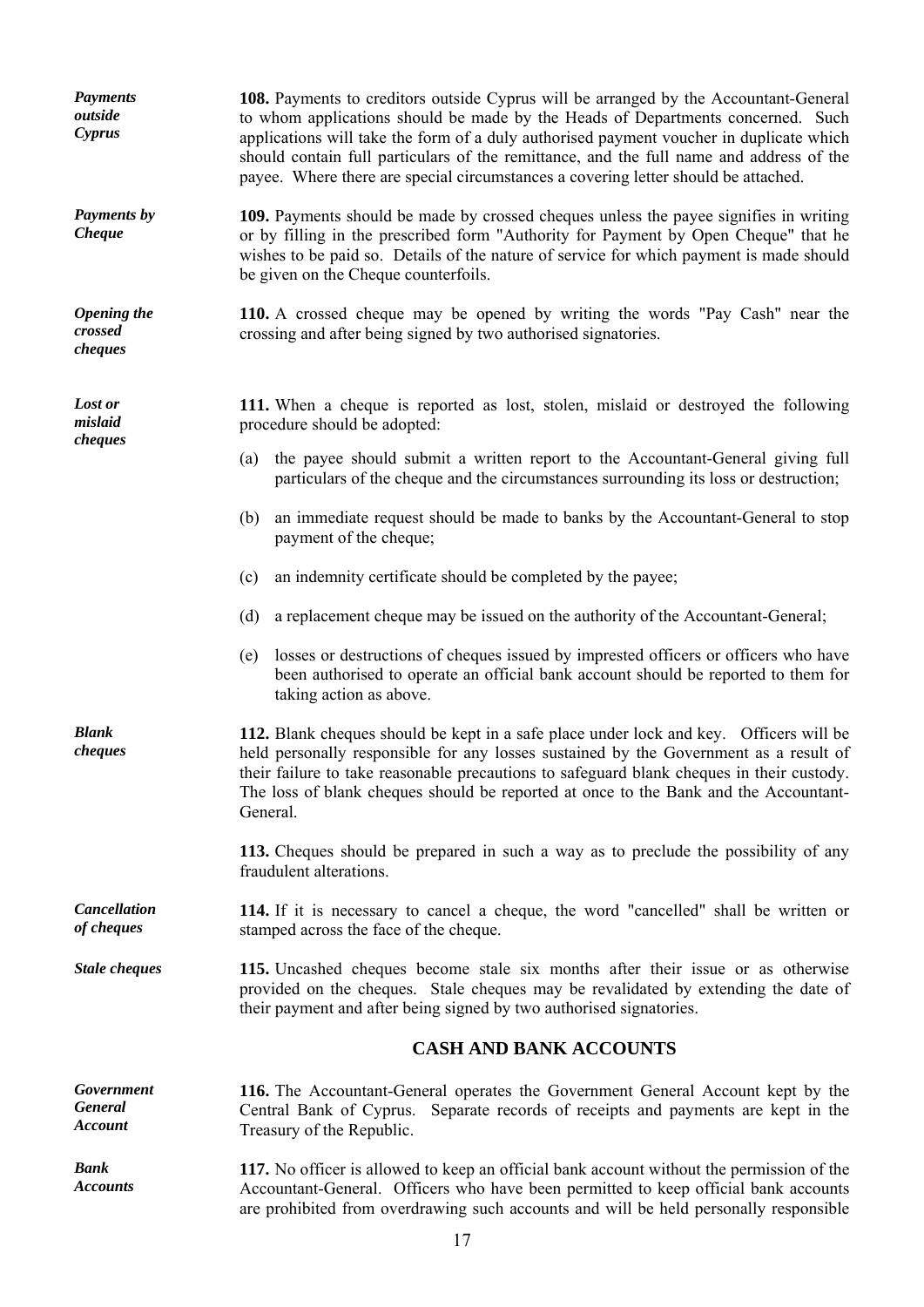for any bank charges, should they do so. Moreover, they are required to pay by cheque all amounts of £50 up to a maximum of £500, except for the payment of salaries, wages, pensions and travelling and subsistence claims of Government employees. The maximum amount of £500 for payment by cheque may be increased at the discretion of the Accountant- General.

*Cheque Signatories*  **118.** Cheques drawn on official bank accounts should be signed by two officers unless otherwise authorised by the Accountant-General. Officers permitted to keep official bank accounts are required to notify the Accountant-General of the names of officers authorised to sign cheques enclosing specimens of their signatures. Care must be taken that the bank is notified through the Accountant-General of all cancellations of authorities to sign cheques. Lists of officers authorised to sign cheques and any changes therein should be forwarded to the Auditor-General.

> **119.** Officers withdrawing cash from a Bank should invariably count the money at the bank counter and not on their return to the office. In case of non-compliance, no application for write-off of any shortage will be entertained.

*Reconciliation of Bank Accounts*  **120.** Officers in charge of official bank accounts should prepare monthly a Bank Reconciliation Statement.

*Surplus Cash* **121.** Any surplus cash which cannot satisfactorily be explained and adjusted should be credited to revenue.

*Theft of cash etc.*  **122.** Whenever a theft of cash or fraud or similar irregularity is suspected to have been committed within a Ministry/Independent Office or Department the case should immediately be reported to Police for investigation. Furthermore the Ministry of Finance, the Auditor-General and the Accountant-General should be notified accordingly through a circumstantial report.

#### **SALARIES AND WAGES**

|  | Salaries: |
|--|-----------|
|  |           |

*Salary Advices*  **123.** On the appointment of an officer the Head of his Department should forward to the Accountant-General the prescribed form "Notification of first appointment to Government Service". Salaries alterations should be notified to the Treasury of the Republic on the forms prescribed by the Accountant-General and by the  $5<sup>th</sup>$  of each month or any other date fixed by him.

*Payment of salaries*  **124.** In the absence of special circumstances, salaries will be paid monthly in arrear on the last working day of each month. The amount of salary payable for part of a month should bear the relative proportion to his monthly salary.

> **125.** All officers must draw their salaries locally while resident in Cyprus. If serving abroad, or if on course or on scholarship abroad, other arrangements may be made by the Accountant-General on the request of the officer concerned through his Head of Department.

*Deductions from salaries*  **126.** In the absence of special circumstances necessitating immediate payment, all amounts due by officers on account of contributions, advances, rents, etc. will be collected from their salaries.

*Reconciliation of salaries*  **127.** Heads of Departments are responsible to see that no unauthorised charges are made to their personal emoluments expenditure vote, by careful scrutiny and reconciliation of the monthly payroll forwarded to them by the Treasury of the Republic. A certificate to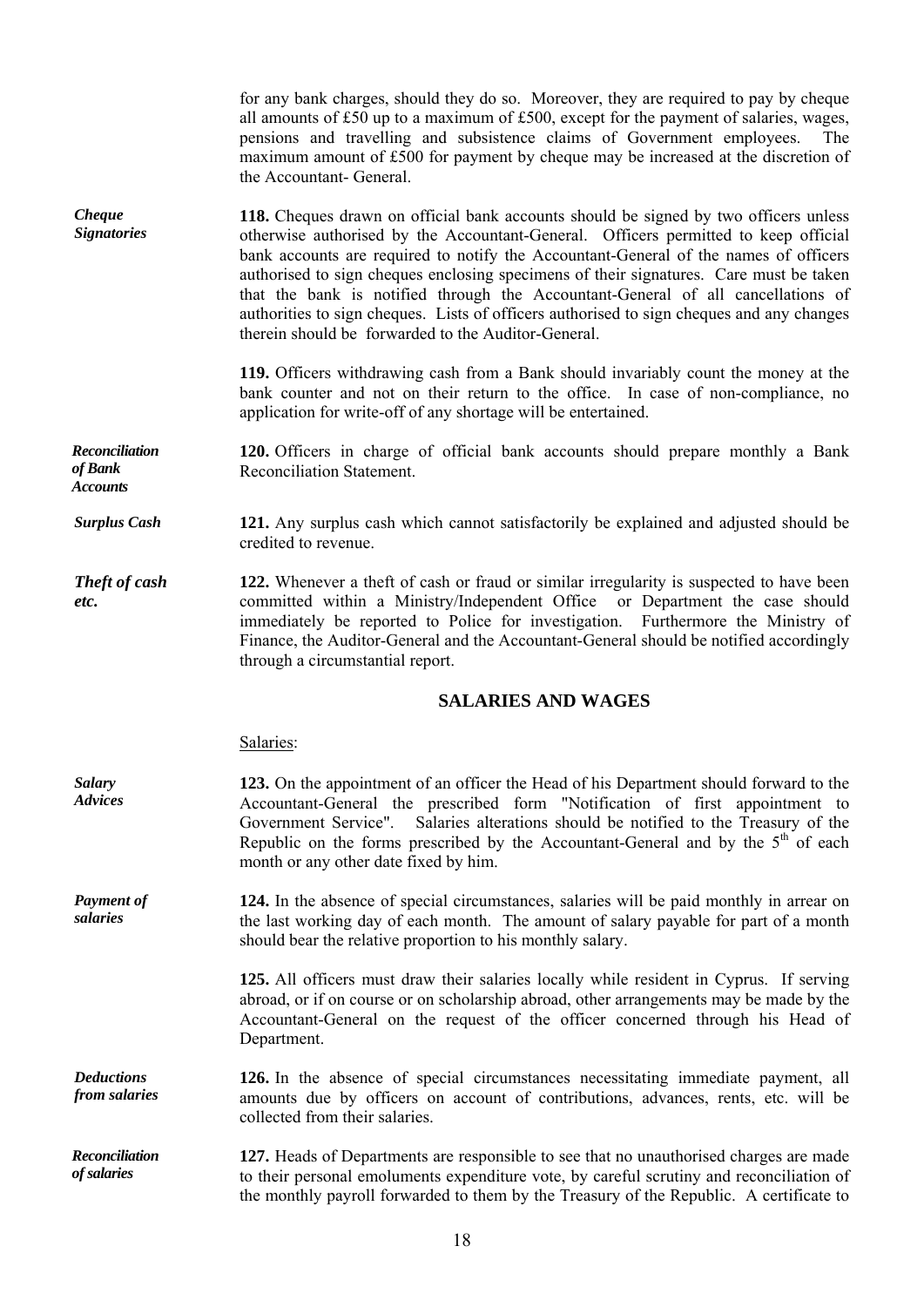|                                             | that effect should be forwarded to the Accountant-General with a copy to the Auditor-<br>General.                                                                                                                                                                                                                                                                                                                                                                                                                                          |  |
|---------------------------------------------|--------------------------------------------------------------------------------------------------------------------------------------------------------------------------------------------------------------------------------------------------------------------------------------------------------------------------------------------------------------------------------------------------------------------------------------------------------------------------------------------------------------------------------------------|--|
|                                             | 128. Departments should keep for each monthly paid officer the prescribed Monthly<br>Paid Officers Record Card and for each casual assistant a Casual Assistants Record Card<br>which should be kept up-to-date and forwarded to the receiving Ministry/Independent<br>Office or Department in case of transfer.                                                                                                                                                                                                                           |  |
|                                             | Wages:                                                                                                                                                                                                                                                                                                                                                                                                                                                                                                                                     |  |
| Regular<br>Employee's<br><b>Record Card</b> | 129. Government Labour Employing Departments should keep up-to-date the prescribed<br>Regular Employee's Record Card for each regular employee.                                                                                                                                                                                                                                                                                                                                                                                            |  |
| <b>Time-Books</b>                           | 130. Foremen in charge of works will be responsible for keeping time-books for<br>recording the attendance of labourers in the prescribed manner as to prevent<br>unauthorised alterations. Officers in charge of works should make frequent checks in the<br>field to ensure that time books are properly kept. At the close of the pay period each<br>foreman will complete the time sheet in duplicate and sign the attendance certificate.<br>The time sheets should be cross-referenced with the Payroll and kept for audit purposes. |  |
| <b>Overtime</b>                             | 131. Overtime will be shown on a separate time sheet and the word "OVERTIME" will<br>be written in block letters at the top of the sheet.                                                                                                                                                                                                                                                                                                                                                                                                  |  |
|                                             | 132. Ministries, Independent Offices and Departments authorising overtime will attach<br>to the Payroll a certificate that the claim is correct and that the overtime was necessary<br>and duly authorised.                                                                                                                                                                                                                                                                                                                                |  |
| <b>Preparation</b><br>of Payroll            | 133. The foreman or time-keeper should, where possible, prepare the Payroll and<br>forward it together with the original time sheet to Departmental Headquarters.<br>Alternatively, Payrolls will be prepared at Departmental Headquarters.                                                                                                                                                                                                                                                                                                |  |
|                                             | 134. Payment will be made by a responsible officer who will normally be a Pay Officer.<br>Foremen and time-keepers will not be permitted to pay their own labourers but if<br>circumstances render it necessary for the foreman or time-keeper to pay, the reasons<br>should be recorded on the Payroll.                                                                                                                                                                                                                                   |  |
| <b>Payment of</b><br>wages                  | 135. Wages should be paid direct to the persons entitled to receive them, but in the<br>following cases payment may be made to persons other than the payee:                                                                                                                                                                                                                                                                                                                                                                               |  |
|                                             | (a) to a person producing a written request by the payee whose signature or mark is<br>duly attested;                                                                                                                                                                                                                                                                                                                                                                                                                                      |  |
|                                             | (b) to the Chairman or member of a village authority on his signing a certificate of<br>wages received as an acknowledgement and undertaking to pay the person<br>concerned. Such certificate should be attached to the payroll, a separate certificate<br>being used for each payroll.                                                                                                                                                                                                                                                    |  |
|                                             | 136. On handing over cash as in Financial Instruction 135(b) above, the paying officer<br>will give to the Chairman or member of the village authority a certificate of Wages Paid.<br>If payment is not effected within a period of one month the above certificate of wages<br>paid duly endorsed to the effect that the payee could not be found, should be posted to<br>the paying officer.                                                                                                                                            |  |
| <b>Register of</b><br>unclaimed<br>wages    | 137. All unclaimed wages shown in the "pay undrawn" column of the payroll as well as<br>those returned by village authorities should be recorded in the Register of Unclaimed<br>Wages. Amounts returned will be credited to "Deposits - Unclaimed Wages" account.                                                                                                                                                                                                                                                                         |  |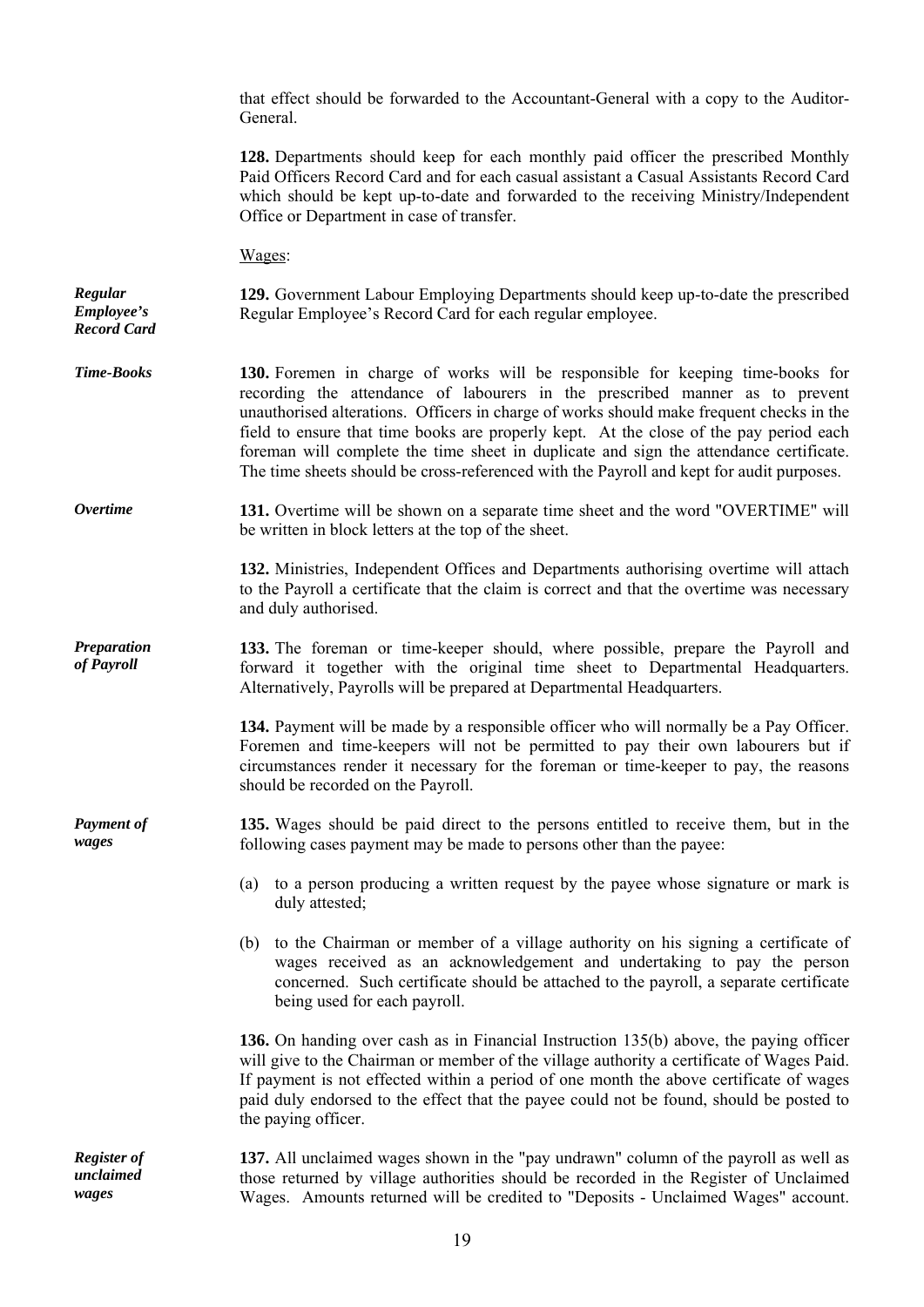Unclaimed wages will be paid on the "Unclaimed Wages" voucher.

## **PENSIONS AND GRATUITIES**

 **138.** Pensions and gratuities papers for the computation of pensions and gratuities awarded under the Pensions Laws, the Public Service Regulations or the Regulations governing the terms of employment of Government labourers and casual assistants should be submitted to the Accountant-General by Heads of Departments at least two months prior to the date of retirement or resignation of the officer and in any case not later than the date on which the officer goes on leave prior to retirement or resignation.

## **CONTRIBUTIONS**

 **139.** The various contributions of the officers or labourers ect. payable under the various Laws or Regulations, (Social Insurance Fund, Central Holiday Fund, Medical Treatment Scheme, Government Regular Employees Provident Fund etc.) should be deducted from their pay and credited to the proper Deposit Accounts. The accounting procedure is set out in Circulars issued by the Accountant-General from time to time.

 **140.** Officers responsible for the preparation of wages payrolls should be conversant with the laws, regulations and circulars pertaining to such contributions.

## **TRAVELLING AND SUBSISTENCE ALLOWANCES**

 **141.** Travelling and subsistence allowances are payable in accordance with the relevant Public Service Regulations and Instructions issued from time to time.

 **142.** Subject to the provisions of Financial Instructions 143 travelling expenses are charged to the expenditure vote of the Ministry/Independent Office or Department in which the officer is serving unless otherwise directed by the Ministry of Finance.

 **143.** Officers other than those of the Law Office travelling as witnesses in connection with criminal proceedings, will charge their expenses to Head "Judicial" Sub-head "Costs of Prosecutions". Such travelling claims will be passed for payment by the Head of the Department to which the officer is attached, provided that the claim is duly supported by a certificate signed by a Registrar of a Court.

 **144.** Heads of Departments are responsible for ensuring that expenditure on travelling is confined within the approved limits of the expenditure and that travelling is done in accordance with relevant regulations and instructions issued from time to time.

**145.** Commuted travelling allowances are approved by the Ministry of Finance and paid monthly in arrear. The allowance should not be drawn in respect of periods of absence from duty exceeding:

- (a) six working days in any month, or for periods aggregating more than 17 working days in any year, when the week consists of 6 working days. In such cases the reduction in the travelling allowance is calculated using a factor of 1/25 for each day of absence.
- (b) five working days in any month, or for periods aggregating more than 14 working days in any year, when the week consists of 5 working days. In such cases the reduction in the travelling allowance is calculated using a factor of 1/21 for each day of absence.

*Commuted Travelling Allowance*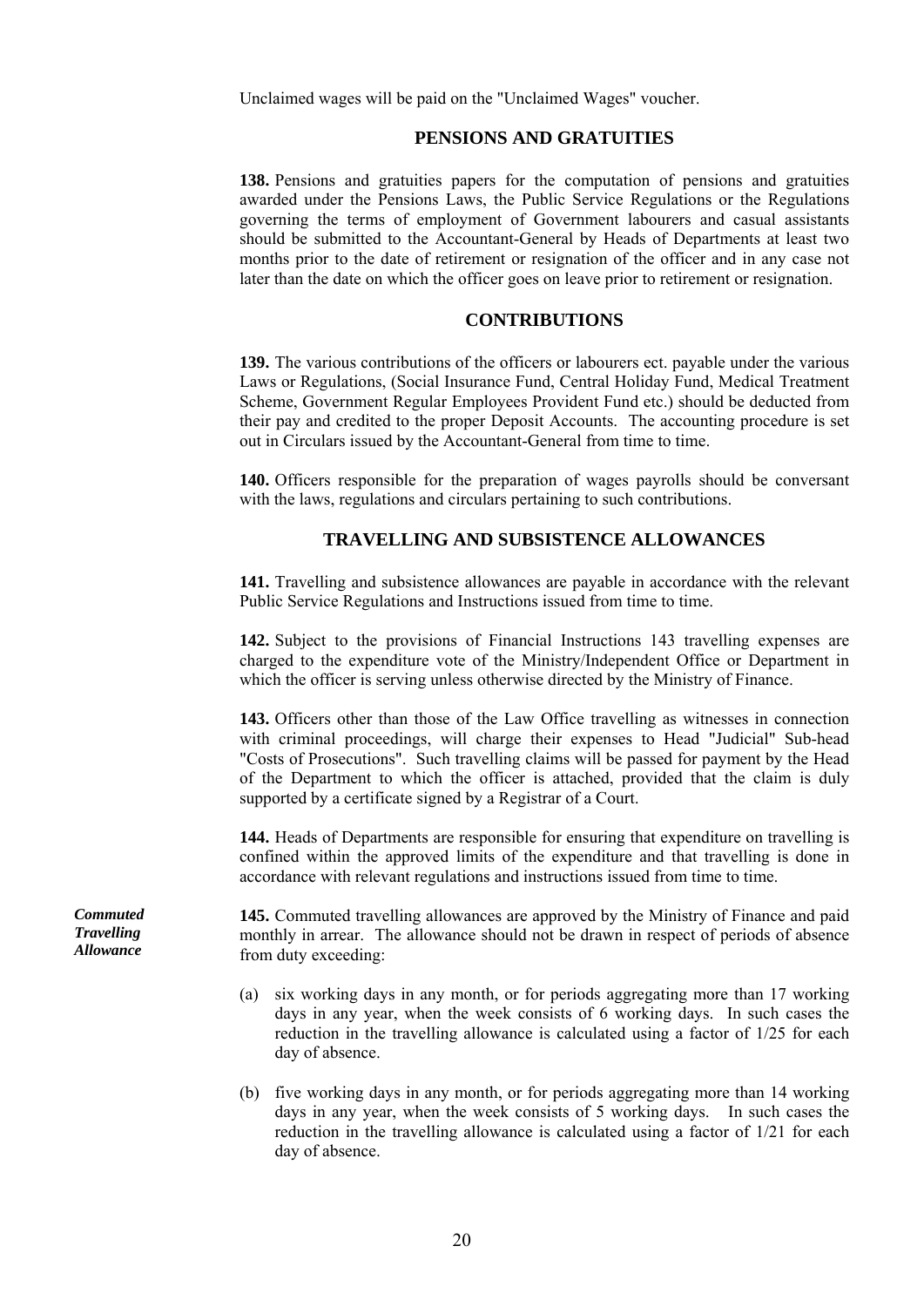In both cases any monthly reduction of the allowance, will be taken into consideration for the calculation of the allowance concerning periods of absence that exceed a total of 17 and 14 working days, respectively, during the year.

## **HOSPITALITY ALLOWANCE**

*Hospitality Allowance* 

**146.** The holders of certain senior posts may be paid a hospitality allowance for light refreshment or entertainment expenses incurred in their official capacity and at rates approved from time to time by the Ministry of Finance.

## **AMOUNTS DUE TO DECEASED PERSONS**

 **147.** Heads of Departments authorising payments due to deceased persons should first ascertain:

- (a) whether the estate duty, if any, has been paid;
- (b) whether the deceased left any heirs, and if so obtain particulars of their names and ages;
- (c) whether any of them are heirs under disability or under age within the meaning of section 2 of the Administration Law, Cap. 189, or are absent from Cyprus.

 **148.** If Financial Instruction 147 (c) is applicable it should be ascertained if any person has been appointed to administer their estates, and if so the share of such heirs should be paid to the executor or administrator.

 **149.** If there is no executor or administrator of the estate of the deceased the amount should be paid to all the heirs, who should give a joint receipt, or to any of them if duly authorised by the others to receive payment and to sign the receipt therefor.

## **FEES AND CHARGES FOR SERVICES RENDERED BY GOVERNMENT TO THIRD PARTIES**

 **150.** Fees and charges for services rendered by Government to private persons, organisations, bodies etc. are approved from time to time by the Ministry of Finance.

## **ADVANCES**

| <b>General</b>                       | 151. Advances are payments which cannot be charged directly to an expenditure vote or<br>amounts advanced by Government to individuals or Statutory Corporations for certain<br>Such payments are charged on the approval of the Accountant-General to<br>purposes.<br>Advance Accounts. The procedure to be followed for the approval and issue of<br>advances is set out in the Financial Administration Law.                                                                    |
|--------------------------------------|------------------------------------------------------------------------------------------------------------------------------------------------------------------------------------------------------------------------------------------------------------------------------------------------------------------------------------------------------------------------------------------------------------------------------------------------------------------------------------|
| Departmental<br><b>Advances</b>      | <b>152.</b> Advances which are not recoverable direct by the Accountant-General should be<br>charged to Departmental Advance Accounts for recovery by the Ministry/Independent<br>Office or Department concerned in accordance with the terms of the advance.                                                                                                                                                                                                                      |
| <b>Reconciliation</b><br>of Advances | <b>153.</b> Heads of Departments should keep an "Advances Ledger" in which to record the<br>various advances and at the end of each month to reconcile the balances of such<br>advances with those shown by the Treasury of the Republic. In this respect, they should<br>forward to the Accountant-General and Auditor-General, half-yearly, a list of all<br>outstanding advances. The list of the second half-year should contain details and<br>explanations for each advance. |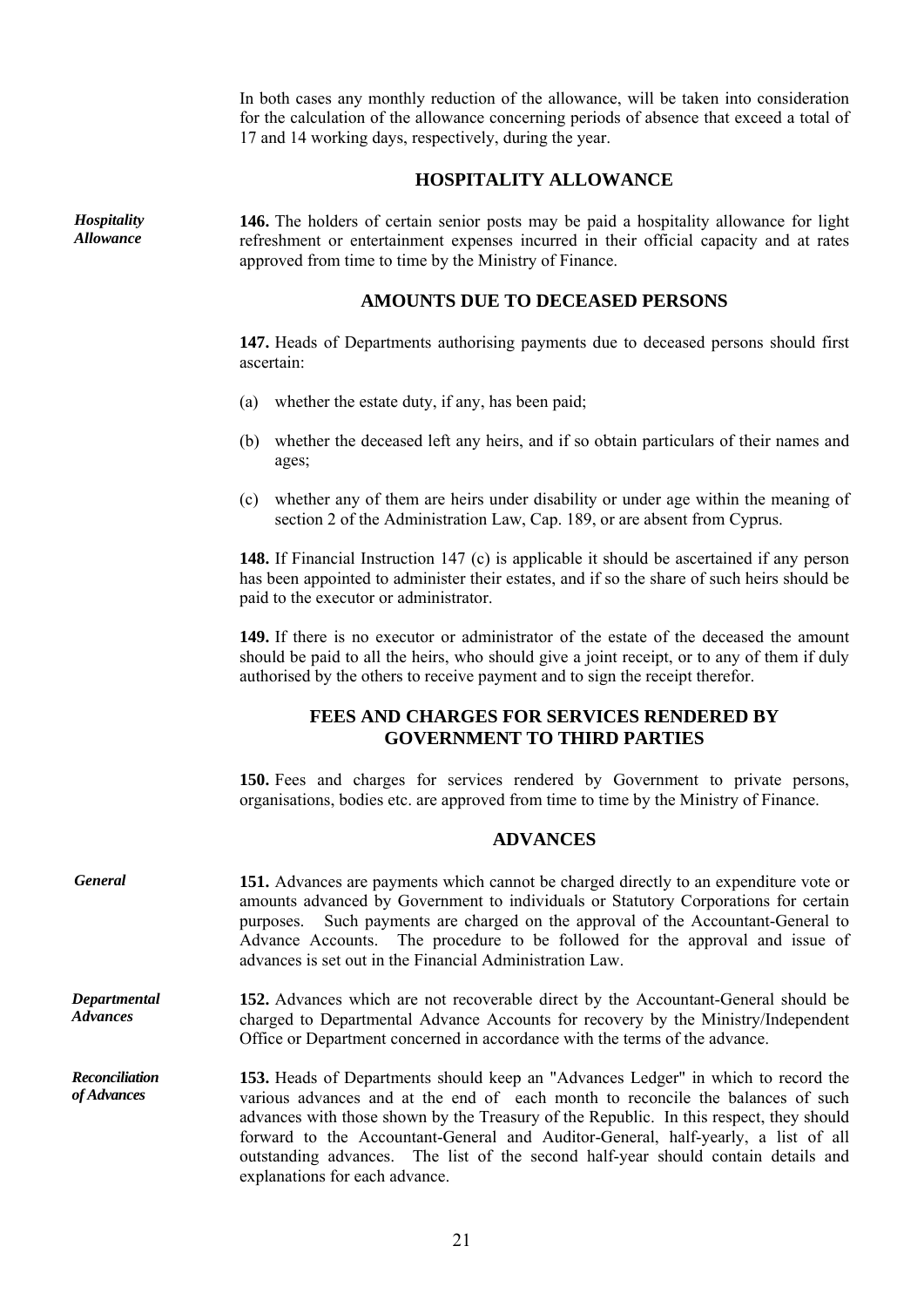*Advances to Officers proceeding abroad on duty* 

**154.** Advances to officers proceeding abroad on duty, should be settled within 30 days after their return.

## **DEPOSITS**

*General* **155.** Where circumstances are such as to preclude a direct credit to a revenue vote the amounts collected should be credited to Deposit Accounts. Heads of Departments should take care that no amounts are accepted as deposits without adequate reason. For the opening of new Deposit Accounts the approval of the Accountant-General is required.

*Reconciliation of Deposits*  **156.** Heads of Departments should keep a "Deposits Ledger" in which to record the various deposits and at the end of each month to reconcile the balances of such deposits with those shown by the Treasury of the Republic. In this respect Heads of Departments should forward to the Accountant-General and the Auditor-General, half-yearly, a list of all outstanding deposits. The list of the second half-year should contain details and explanations for each deposit.

> **157.** Deposits should not be retained for a longer period than is necessary. Any deposits remaining unclaimed for period of five years should on the approval of the Accountant-General be written off to revenue. Unclaimed deposits up to the amount of  $£5$  may be written off to revenue before the end of the period of five years on the approval of the Accountant-General.

## **IMPRESTS**

 **158.** If it is necessary of an officer to have at his disposal for disbursement on the Public Service money for which vouchers cannot conveniently be presented direct to the Treasury of the Republic for payment, he will receive an imprest for such amounts as the Accountant-General may sanction. Heads of Departments should satisfy themselves that the proposed imprest holder, if a casual assistant, furnishes such security as may be prescribed from time to time by the Accountant-General.

**159.** The Accountant-General's sanction for the issue of the Imprest will be conveyed to the Head of Department by an Imprest Warrant. Issues and repayments of imprests will be brought to account under the heading "Imprests".

 **160.** Imprests issued for a certain period should be repaid on or before the last date of the period stated. Where no period is stated imprested officers are not required to repay their imprests by the end of the year but should submit their paid vouchers not later than the 31<sup>st</sup> December so that they may be included in that year's accounts. Those keeping a bank account should ask their bank to forward to the Auditor-General with a copy to the Accountant-General a certificate showing the balance of their account at the end of the year.

- **161.** (a) An imprest may be issued either by name or by title. Subject to Financial Instructions 161(b) and (c) below it may be handed over to another officer on the signing of the handing and taking over certificate. Copies of this certificate should be forwarded to the Accountant-General and the Auditor-General.
	- (b) Imprests issued by name should not in any circumstances be handed over to another officer, but must be retired in full, if the amount of the imprest is £500 and over.
	- (c) No handing over of an imprest as a permanent arrangement should be made to another officer without the approval of the Accountant-General.

*Issues and repayments of Imprests* 

*Handing and taking over of Imprests*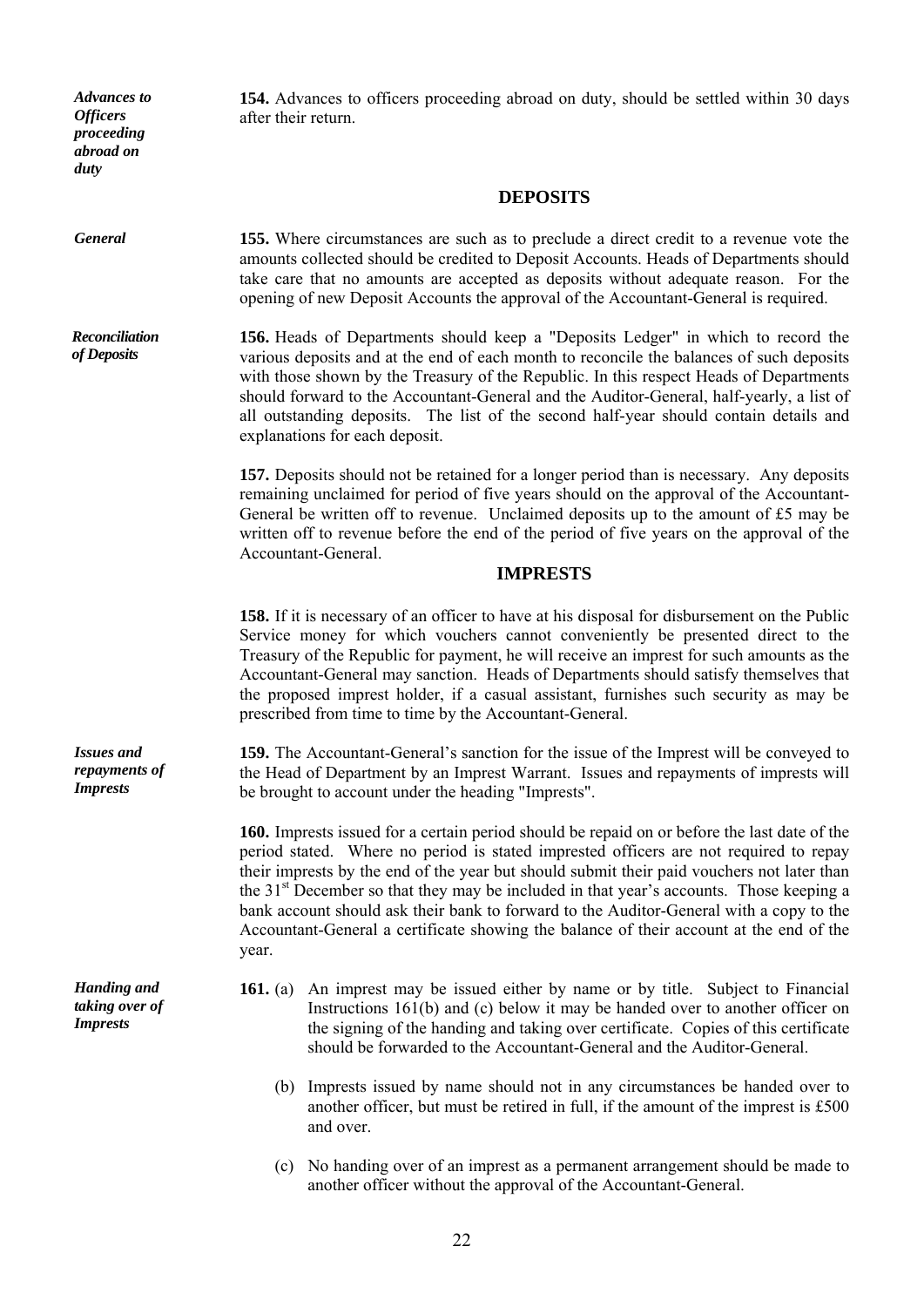**162.** Imprested officers are strictly forbidden from issuing personal advances or making any unauthorised payments out of their Imprests.

 **163.** All issues and retirements of imprests should be recorded in an "Imprest Ledger" at the Treasury of the Republic. All imprested officers should keep an Imprest Cash Book in which to record their receipts and disbursements. The amount of Imprest issued should be recorded by the Treasury of the Republic in the Imprest Pass Book of the imprested officer.

 **164.** When an imprested officer finds it necessary to replenish his funds, he should forward to the Treasury of the Republic under cover of an Application for Reimbursement of Imprest, vouchers for the sums expended from his imprest together with an analysis of his payments. Subject to the vouchers being in order, the Treasury will in due course issue cash to the value of the vouchers submitted.

 **165.** On the last day of each month imprested officers should forward to the Accountant-General a statement showing their imprest transactions which will be filed at the Treasury of the Republic.

 **166.** If an imprested officer receives money other than in reimbursement of his imprest, he will not use such money for imprests but will forward all amounts so received to a revenue-collecting officer. Where an imprested officer is also a collecting officer, he should take care not to mix the money of his imprest with the revenue collections.

 **167.** At the close of the financial year, should an imprested officer find that vouchers paid by him are not accepted by the Accountant-General for purposes of reimbursement, owing to any query or other cause in respect thereof, the imprested officer should:

- (a) explain any query arising and duly return the vouchers to the Accountant-General before the closing of the accounts;
- (b) where it is not possible to clear the query prior to the closing of the accounts, refer the vouchers to the officer controlling the appropriate chargeable vote for inclusion by him in his list of outstanding liabilities.

## **ADJUSTMENT VOUCHERS**

 **168.** Cash transactions between departments are prohibited. Any transfers of money from one account to another and corrections of accounting errors should be effected by means of an adjustment voucher.

 **169.** The following procedure should be adhered for the preparation, authorisation, circulation and noting of adjustment vouchers:

- (a) the Ministry/Independent Office or Department originating the adjustment will prepare sufficient copies for despatch to all other Ministries/Independent Offices or Departments the accounts of which will be affected by passing such an adjustment;
- (b) the Ministry/Independent Office or Department originating the adjustment voucher should give sufficient information about the entry to the adjusted, number and date of the Cash Book Entry etc., as well as sufficient explanation justifying admission of such an adjustment;
- (c) the original and the duplicate copy of each adjustment voucher should be forwarded to the Accountant-General for approval. The original will be retained in the Treasury of the Republic and the duplicate copy duly numbered and approved will be returned to the originating Ministry/Independent Office or Department;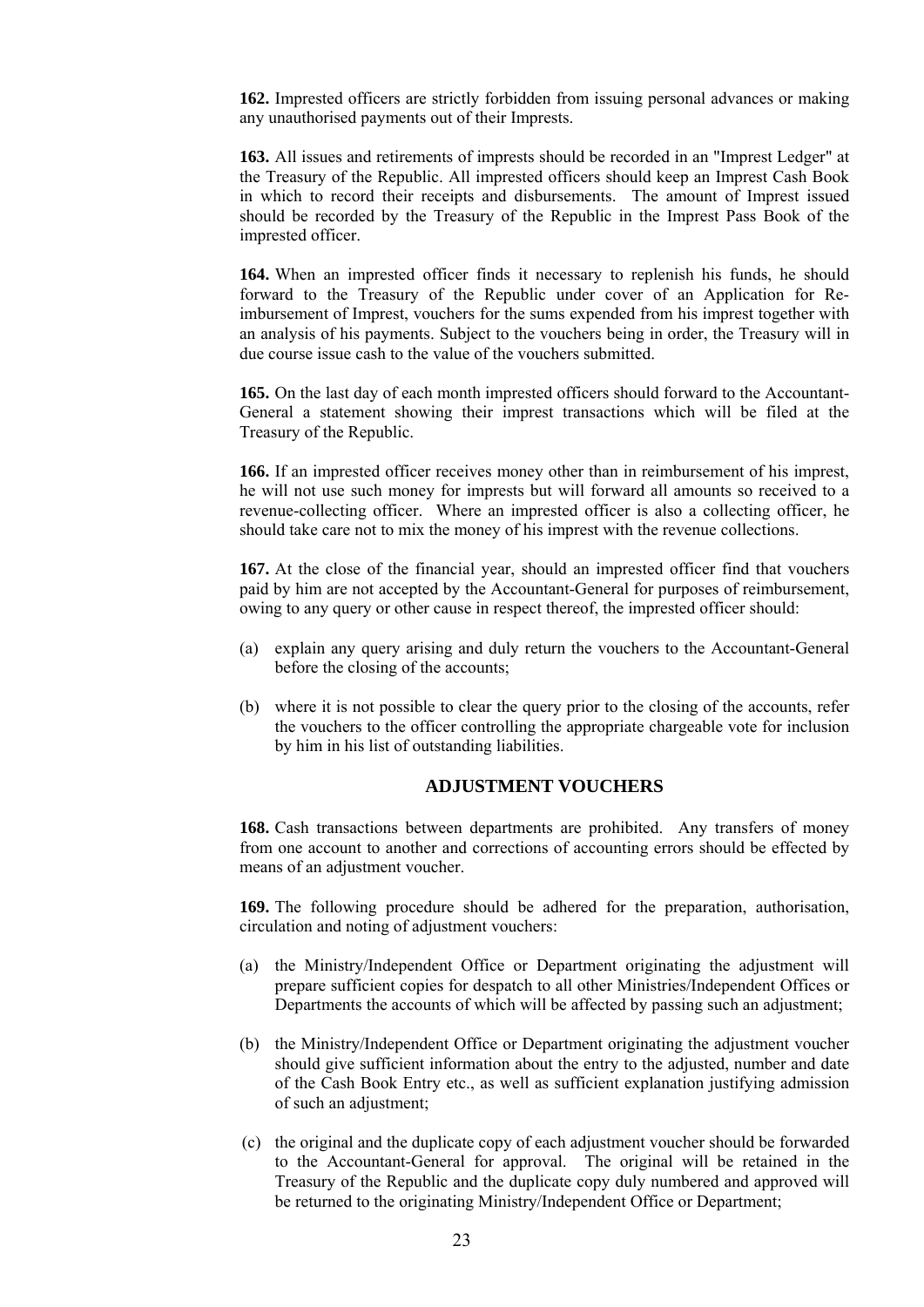(d) the originating Ministry/Independent Office or Department οn receipt of the duplicate copy will insert the number of the adjustment voucher on the other copies already prepared and forward them to the Ministry/Independent Office or Department concerned for retention and recording the transaction in their allottees record sheets.

## **PRESERVATION OF BOOKS OF ACCOUNT AND TREASURY RECORDS**

 **170.** The following table sets out the minimum periods prescribed for the preservation of the financial records:

|     | <b>Books or Records</b>                       | Minimum period |
|-----|-----------------------------------------------|----------------|
| (a) | Principal Treasury Ledgers, Cash Books        |                |
|     | and Principal Journals                        | 10 years       |
| (b) | Abstracts and subsidiary journals and records | 5 years        |
| (c) | Vouchers and receipt books                    | 5 years        |
| (d) | Special ledgers and records and Loan          |                |
|     | Registers                                     | 5 years        |
| (a) | Establishment and salary records which may    |                |
|     | be required for superannuation purposes       | 5 years        |
| (b) | Receipt books used for the collection of      |                |
|     | fixed fees                                    | 2 years        |

 **171.** The destruction of such records after the lapse of the minimum periods prescribed above should be made on the approval of the Accountant-General. In no case should records or documents be destroyed before they are audited.

## **HANDING AND TAKING OVER CERTIFICATES**

 **172.** Whenever an officer hands over his responsibility for cash, stamps, stores or other books controlled through a Register of Receipt Books to another officer, the Head of the Department concerned should ensure that a handing and taking over certificate in the form shown below is duly completed and signed by the officers.

#### **Handing and Taking over Certificate**

| Balance in bank as shown in Cash Book |  |
|---------------------------------------|--|
| Cash in hand                          |  |
|                                       |  |
|                                       |  |
|                                       |  |
|                                       |  |
|                                       |  |